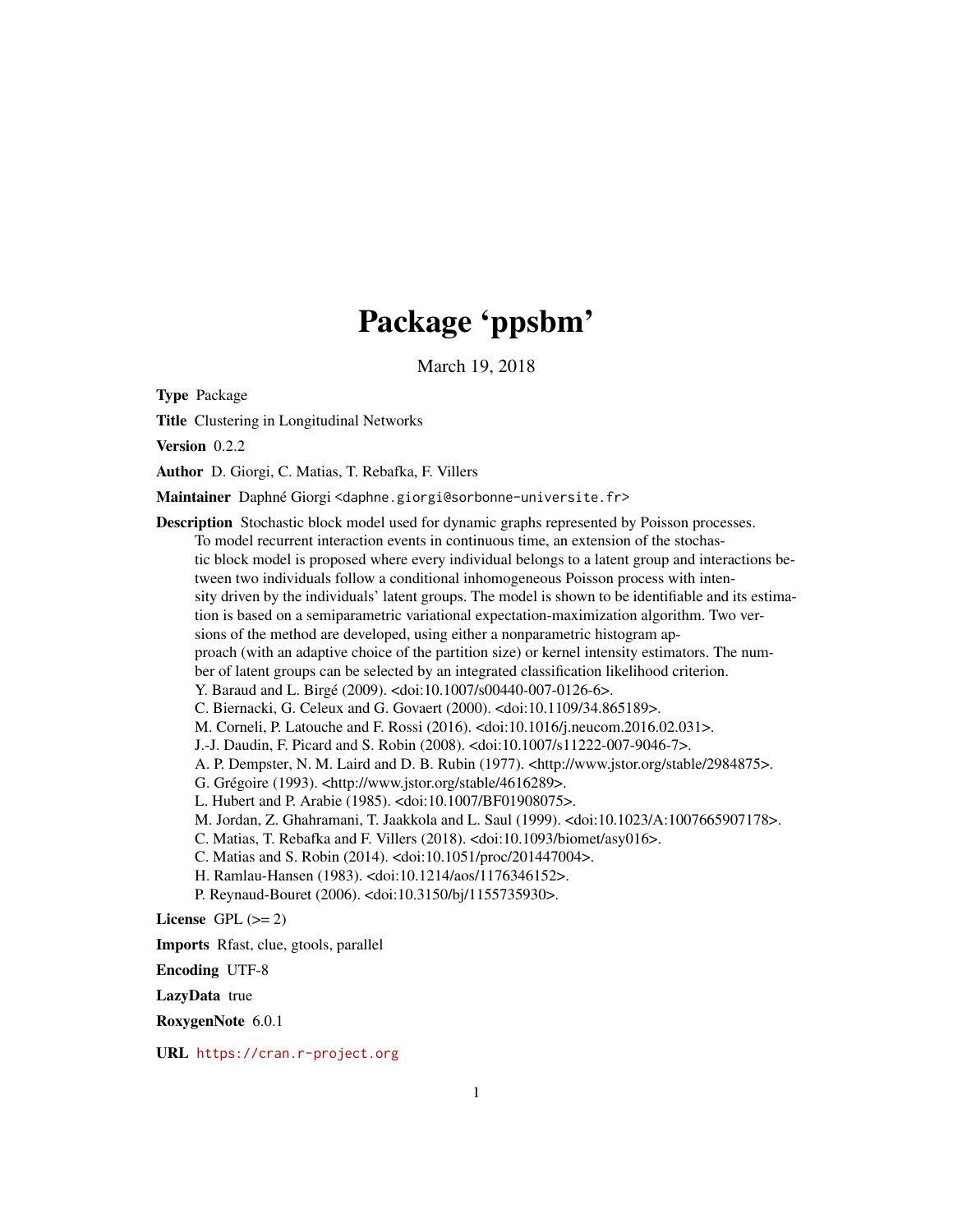NeedsCompilation no **Repository CRAN** Date/Publication 2018-03-19 16:37:08 UTC

## R topics documented:

|    | 3              |
|----|----------------|
|    | $\overline{3}$ |
|    | 5              |
|    | 5              |
|    | 6              |
|    | $\overline{7}$ |
|    | 8              |
|    | 9              |
|    | 9              |
| 10 |                |
| 11 |                |
| 12 |                |
| 13 |                |
| 13 |                |
| 14 |                |
| 14 |                |
| 15 |                |
| 15 |                |
| 16 |                |
| 17 |                |
| 17 |                |
| 20 |                |
| 21 |                |
| 22 |                |
| 23 |                |
| 23 |                |
| 24 |                |
| 25 |                |
| 25 |                |
| 26 |                |
| 27 |                |
| 28 |                |
| 29 |                |
| 30 |                |
| 30 |                |
| 31 |                |
|    |                |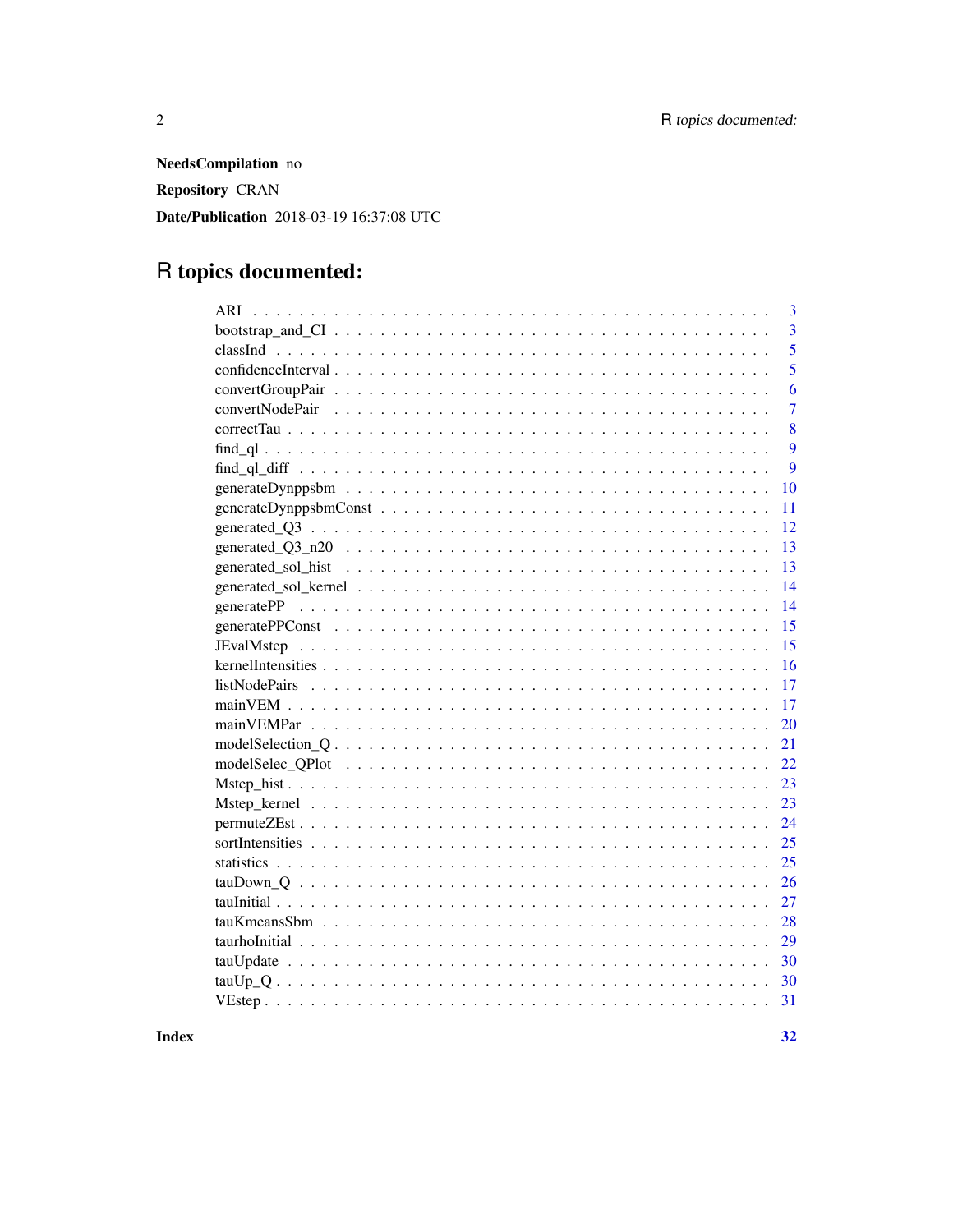#### <span id="page-2-0"></span>Description

Compute the Adjusted Rand Index (ARI) between the true latent variables and the estimated latent variables

### Usage

ARI(z, hat.z)

### Arguments

|       | Matrix of size $Q \times n$ with entries = 0 or 1 : 'true' latent variables                           |
|-------|-------------------------------------------------------------------------------------------------------|
| hat.z | Matrix of $Q \times n$ with 0 <entries<1 :="" estimated="" latent="" td="" variables<=""></entries<1> |

### Examples

```
z <- matrix(c(1,1,0,0,0,0, 0,0,1,1,0,0, 0,0,0,0,1,1), nrow = 3, byrow = TRUE)
hat.z <- matrix(c(0,0,1,1,0,0, 1,1,0,0,0,0, 0,0,0,0,1,1), nrow = 3, byrow = TRUE)
```
ARI(z, hat.z)

bootstrap\_and\_CI *Bootstrap and Confidence Interval*

### Description

Not for sparse models and only for histograms

### Usage

```
bootstrap_and_CI(sol, Time, R, alpha = 0.05, nbcores = 1, d_part = 5,
 n_perturb = 10, perc_perturb = 0.2, directed, filename = NULL)
```

| sol   | sol                                |
|-------|------------------------------------|
| Time  | time                               |
| R     | Number of bootstrap samples        |
| alpha | Level of confidence : $1 - \alpha$ |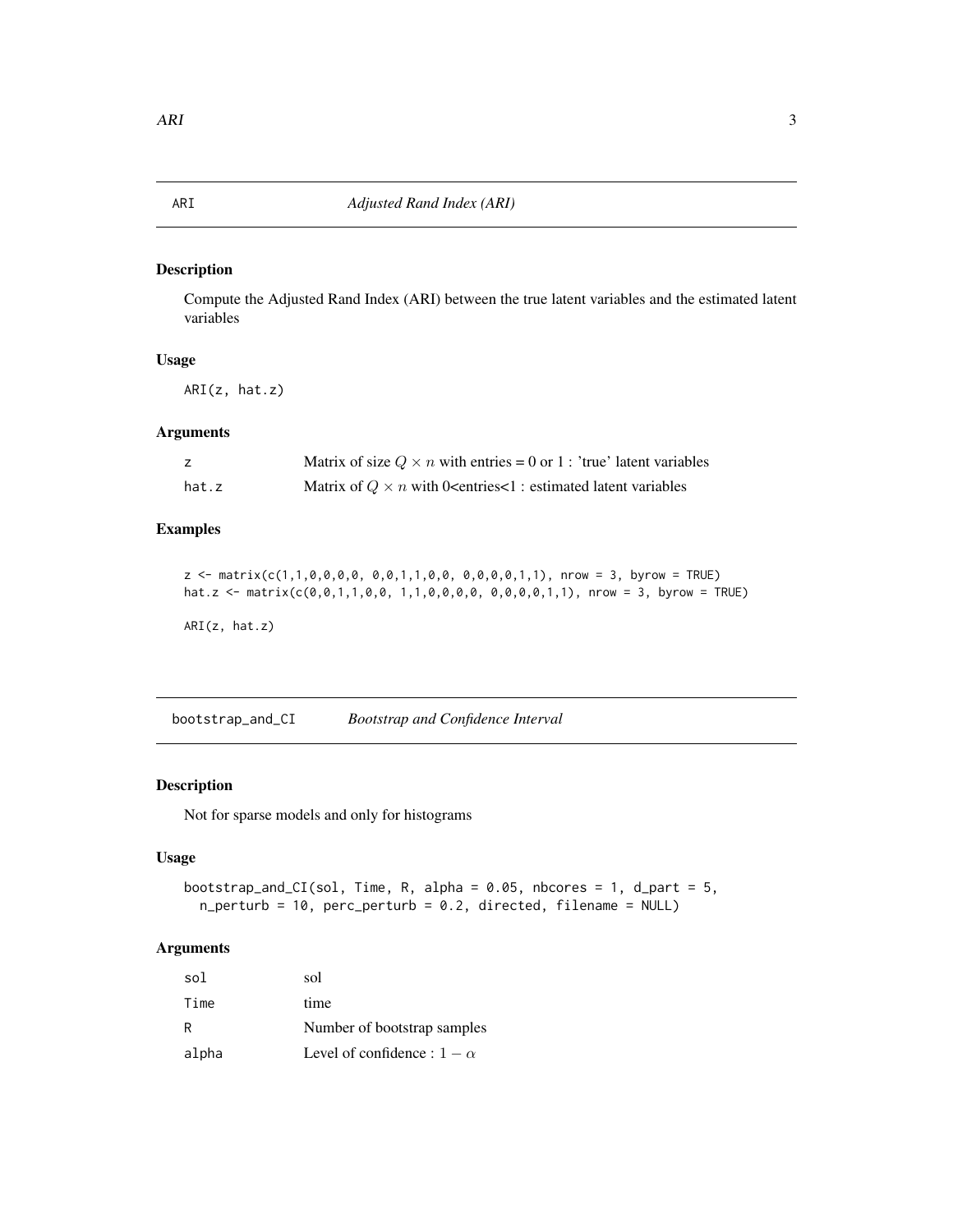| nbcores      | Number of cores for parallel execution                                                                                                                                                                                                    |
|--------------|-------------------------------------------------------------------------------------------------------------------------------------------------------------------------------------------------------------------------------------------|
|              | If set to 1 it does sequential execution                                                                                                                                                                                                  |
|              | Beware: parallelization with fork (multicore) : doesn't work on Windows!                                                                                                                                                                  |
| d_part       | Maximal level for finest partitions of time interval $[0,T]$ , used for kmeans ini-<br>tializations.                                                                                                                                      |
|              | • Algorithm takes partition up to depth $2^d$ with $d = 1, , d_{part}$<br>• Explore partitions $[0, T], [0, T/2], [T/2, T], \ldots, [0, T/2^d], \ldots, [(2^d-1)T/2^d, T]$<br>• Total number of partitions $npart = 2^{(d_{part}+1)} - 1$ |
| n_perturb    | Number of different perturbations on k-means result                                                                                                                                                                                       |
| perc_perturb | Percentage of labels that are to be perturbed (= randomly switched)                                                                                                                                                                       |
| directed     | Boolean for directed (TRUE) or undirected (FALSE) case                                                                                                                                                                                    |
| filename     | filename                                                                                                                                                                                                                                  |

#### Examples

# data of a synthetic graph with 50 individuals and 3 clusters

```
n < -500 < -3Time <- generated_Q3$data$Time
data <- generated_Q3$data
z <- generated_Q3$z
Dmax \leq -2^3# VEM-algo hist
sol.hist <- mainVEM(list(Nijk=statistics(data,n,Dmax,directed=FALSE),Time=Time),
     n,Qmin=3,directed=FALSE,method='hist',d_part=1,n_perturb=0)[[1]]
# compute bootstrap confidence bands
boot <- bootstrap_and_CI(sol.hist,Time,R=10,alpha=0.1,nbcores=1,d_part=1,n_perturb=0,
     directed=FALSE)
# plot confidence bands
alpha.hat <- exp(sol.hist$logintensities.ql)
vec.x <- (0:Dmax)*Time/Dmax
ind.ql <-0par(mfrow=c(2,3))
for (q in 1:Q){
  for (l in q:Q){
    ind.ql \leq ind.ql+1
    ymax <- max(c(boot$CI.limits[ind.ql,2,],alpha.hat[ind.ql,]))
   plot(vec.x,c(alpha.hat[ind.ql,],alpha.hat[ind.ql,Dmax]),type='s',col='black',
        ylab='Intensity',xaxt='n',xlab= paste('(',q,',',l,')',sep=""),
        cex.axis=1.5,cex.lab=1.5,ylim=c(0,ymax),main='Confidence bands')
    lines(vec.x,c(boot$CI.limits[ind.ql,1,],boot$CI.limits[ind.ql,1,Dmax]),col='blue',
        type='s',lty=3)
```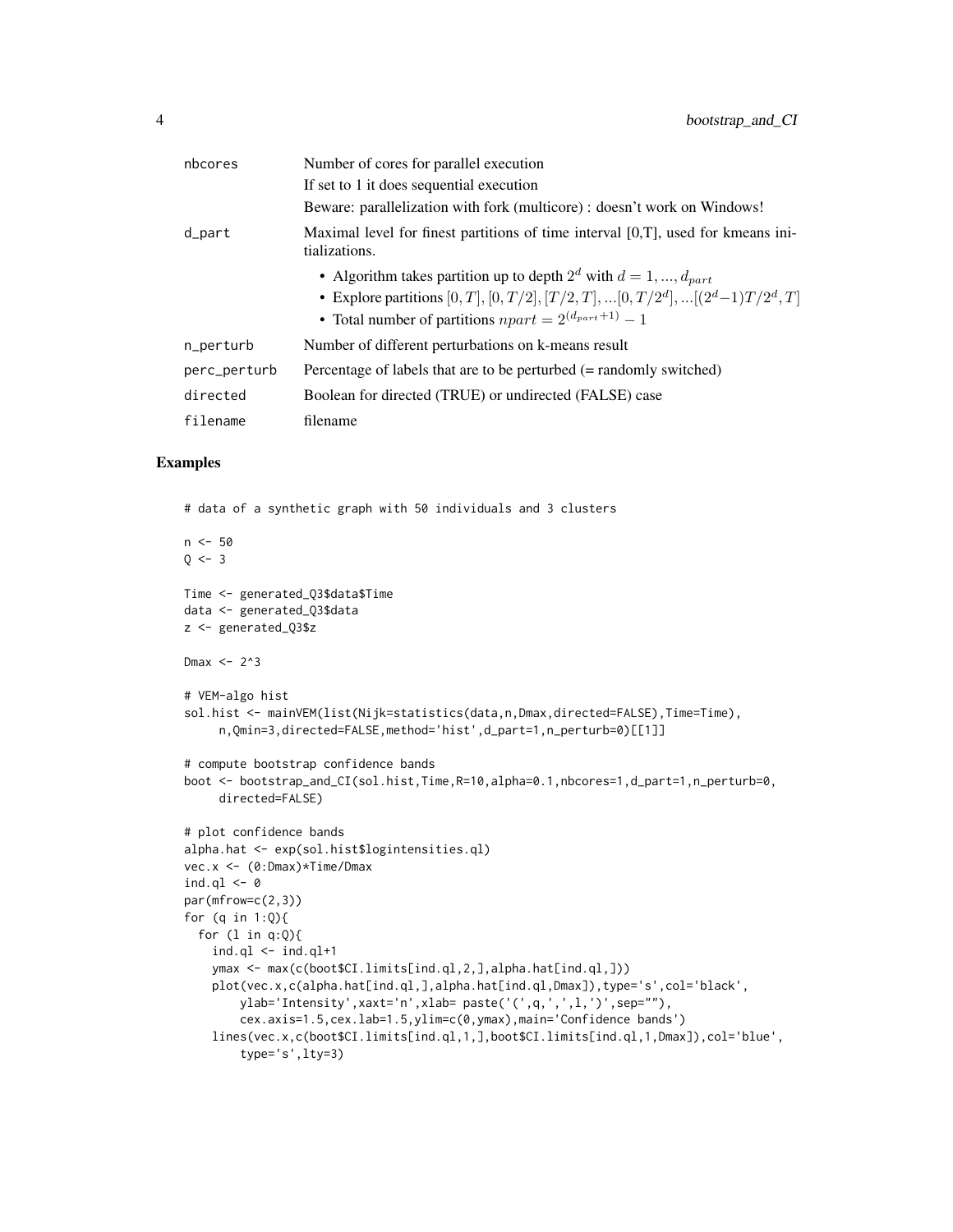#### <span id="page-4-0"></span>classInd 5

}

```
lines(vec.x,c(boot$CI.limits[ind.ql,2,],boot$CI.limits[ind.ql,2,Dmax]),col='blue',
     type='s',lty=3)
}
```
classInd *Function for k-means*

### Description

Function for k-means

### Usage

classInd(cl)

### Arguments

cl Label list of nodes

### Value

x : class indicator matrix

confidenceInterval *Confidence Interval*

### Description

Compute confidence bands for all pair of groups  $(q, l)$ 

### Usage

```
confidenceInterval(boot.sol, alpha = 0.05)
```

| boot.sol | Bootstrap list of estimators       |
|----------|------------------------------------|
| alpha    | Level of confidence : $1 - \alpha$ |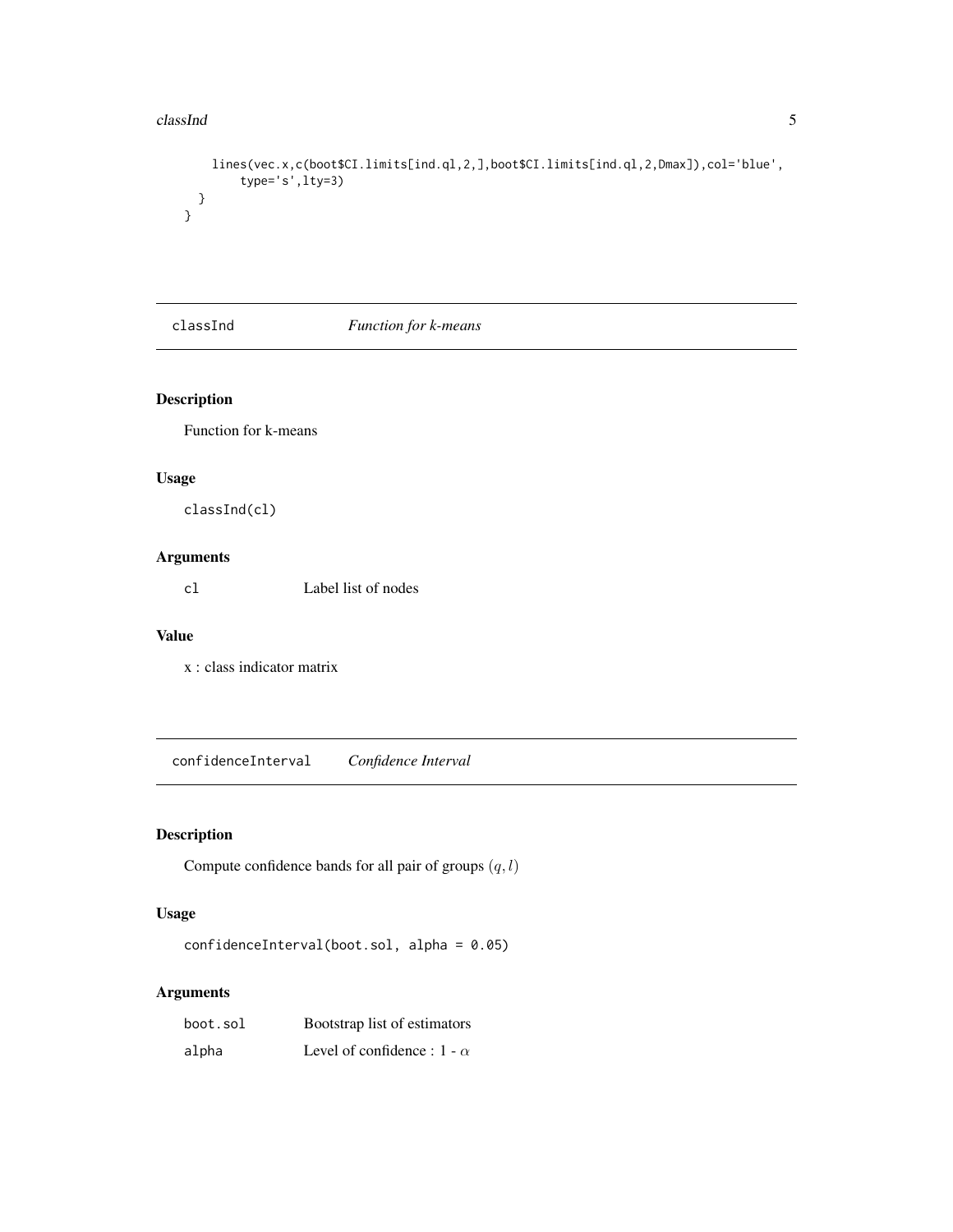### Examples

```
# data of a synthetic graph with 50 individuals and 3 clusters
n < -50Q \le -3Time <- generated_Q3$data$Time
data <- generated_Q3$data
z <- generated_Q3$z
Dmax <-2^3# VEM-algo hist
sol.hist <- mainVEM(list(Nijk=statistics(data,n,Dmax,directed=FALSE),Time=Time),
     n,Qmin=3,directed=FALSE,method='hist',d_part=1,n_perturb=0)[[1]]
# compute bootstrap confidence bands
boot <- bootstrap_and_CI(sol.hist,Time,R=5,alpha=0.1,nbcores=1,d_part=1,n_perturb=0,
     directed=FALSE)
boot.sol <- boot$boot.sol
confidenceInterval(boot.sol)
```
convertGroupPair *Convert group pair* (q, l)

### Description

Gives the index in  $1, \ldots, Q^2$  (directed) or  $1, \ldots, Q*(Q+1)/2$  (undirected) that corresponds to group pair  $(q, l)$ . Works also for vectors of indices q and l.

### Usage

```
convertGroupPair(q, l, Q, directed = TRUE)
```

| q        | Group index $q$                                        |
|----------|--------------------------------------------------------|
|          | Group index $l$                                        |
| 0        | Total number of groups $Q$                             |
| directed | Boolean for directed (TRUE) or undirected (FALSE) case |

<span id="page-5-0"></span>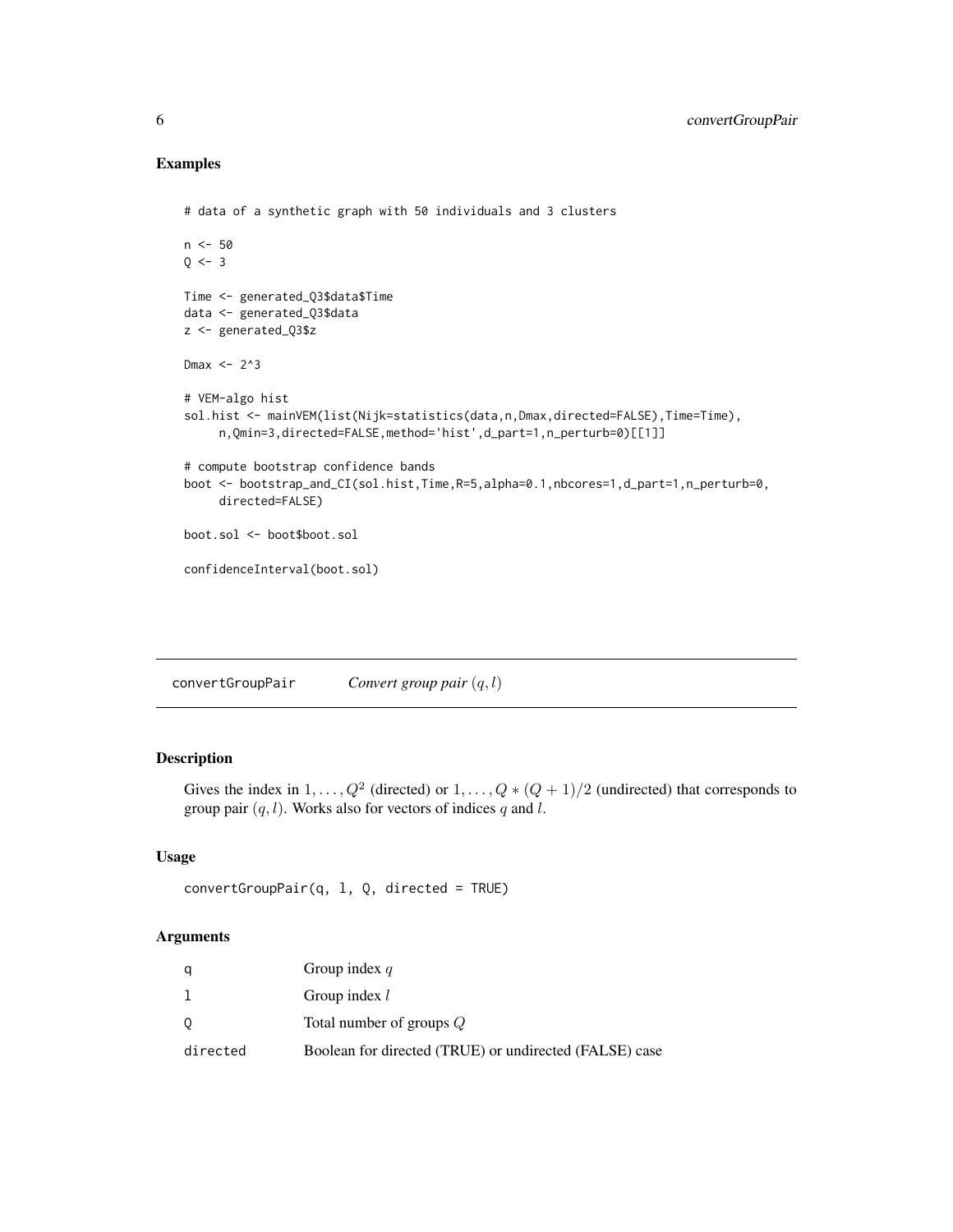### <span id="page-6-0"></span>convertNodePair 7

#### Details

Relations between groups  $(q, l)$  are stored in vectors, whose indexes depend on whether the graph is directed or undirected.

Directed case : • The  $(q, l)$  group pair is converted into the index  $(q - 1) * Q + l$ 

**Undirected case :** • The  $(q, l)$  group pair with  $q \le l$  is converted into the index  $(2 * Q - q + q)$  $2)*(q-1)/2+l-q+1$ 

#### Value

Index corresponding to the group pair  $(q, l)$ 

#### Examples

```
# Convert the group pair (3,2) into an index, where the total number of group is 3,
# for directed and undirected graph
q \le -31 <- 2
Q \le -3directedIndex <- convertGroupPair(q,l,Q)
undirectedIndex <- convertGroupPair(q,l,Q, FALSE)
```
convertNodePair *Convert node pair* (i, j)

#### Description

Convert node pair  $(i, j)$  into an index

Directed case : • The node pair  $(i, j)$  with  $(i \neq j)$  is converted into the index  $(i - 1) * (n - j)$  $1) + j - (i < j)$ 

**Undirected case :** • The node pair  $(i, j)$  with  $(i \neq j)$  is converted into the index  $(2 * n - i) *$  $(i - 1)/2 + j - i$ 

#### Usage

convertNodePair(i, j, n, directed)

|          | Node $i : i \in 1, \ldots, n$                          |
|----------|--------------------------------------------------------|
| j        | Node $j : j \in 1, \ldots, n$                          |
| n        | Total number of nodes : $i, j \in 1, , n$              |
| directed | Boolean for directed (TRUE) or undirected (FALSE) case |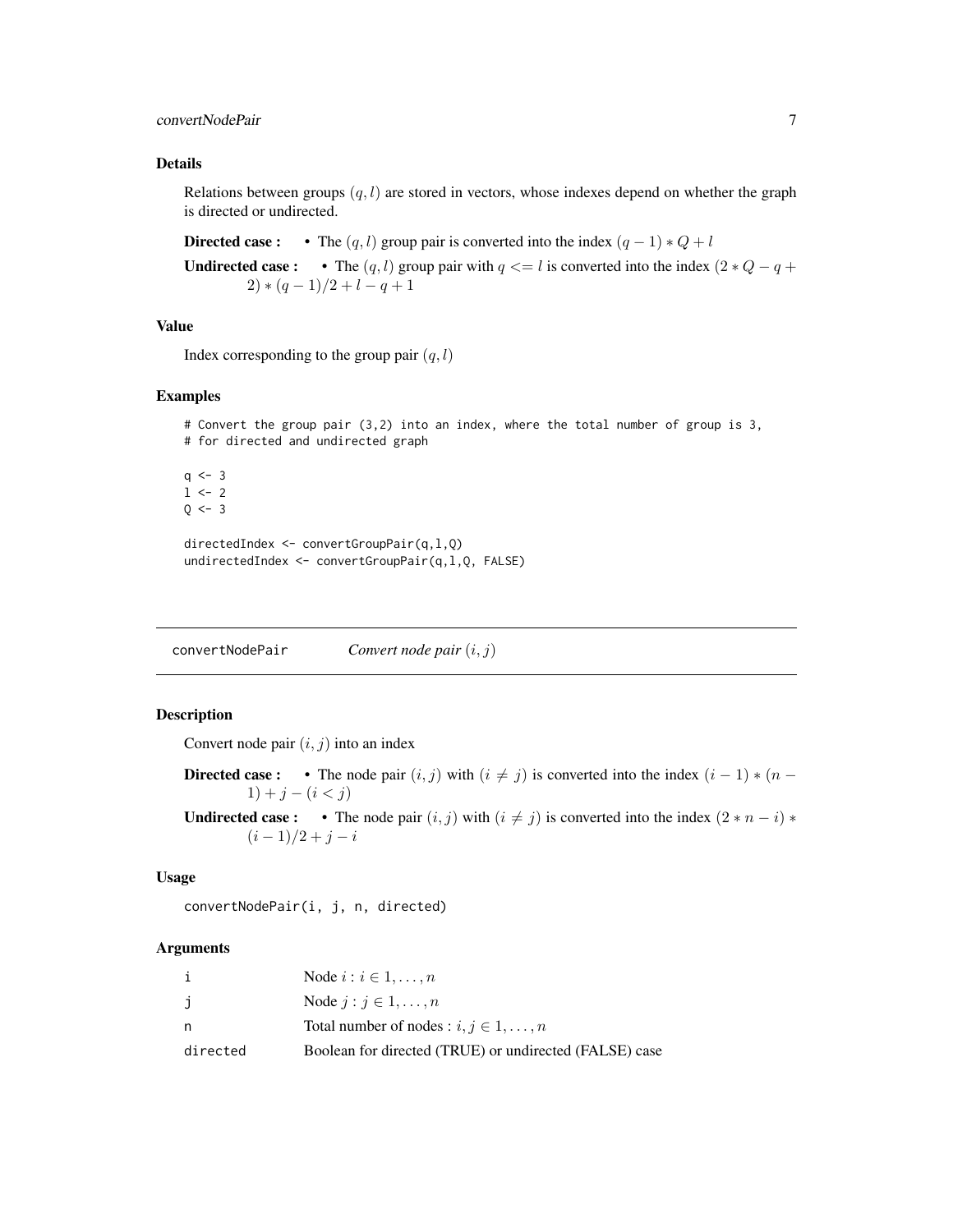### <span id="page-7-0"></span>Details

The number of possible node pairs is

- $N = n * (n 1)$  for the directed case
- $N = n * (n 1)/2$  for the undirected case

which corresponds to the cardinality of data\$type.seq

#### Value

Index corresponding to the node pair

### Examples

```
# Convert the node pair (3,7) into an index, where the total number of nodes is 10,
# for directed and undirected graph
i \leq -3j \le -7n < -10directedIndex <- convertNodePair(i,j,n,TRUE)
undirectedIndex <- convertNodePair(i,j,n,FALSE)
```
correctTau *Handling of values of* τ

#### Description

Avoid values of  $\tau$  to be exactly 0 and exactly 1.

#### Usage

correctTau(tau)

#### Arguments

tau  $\tau$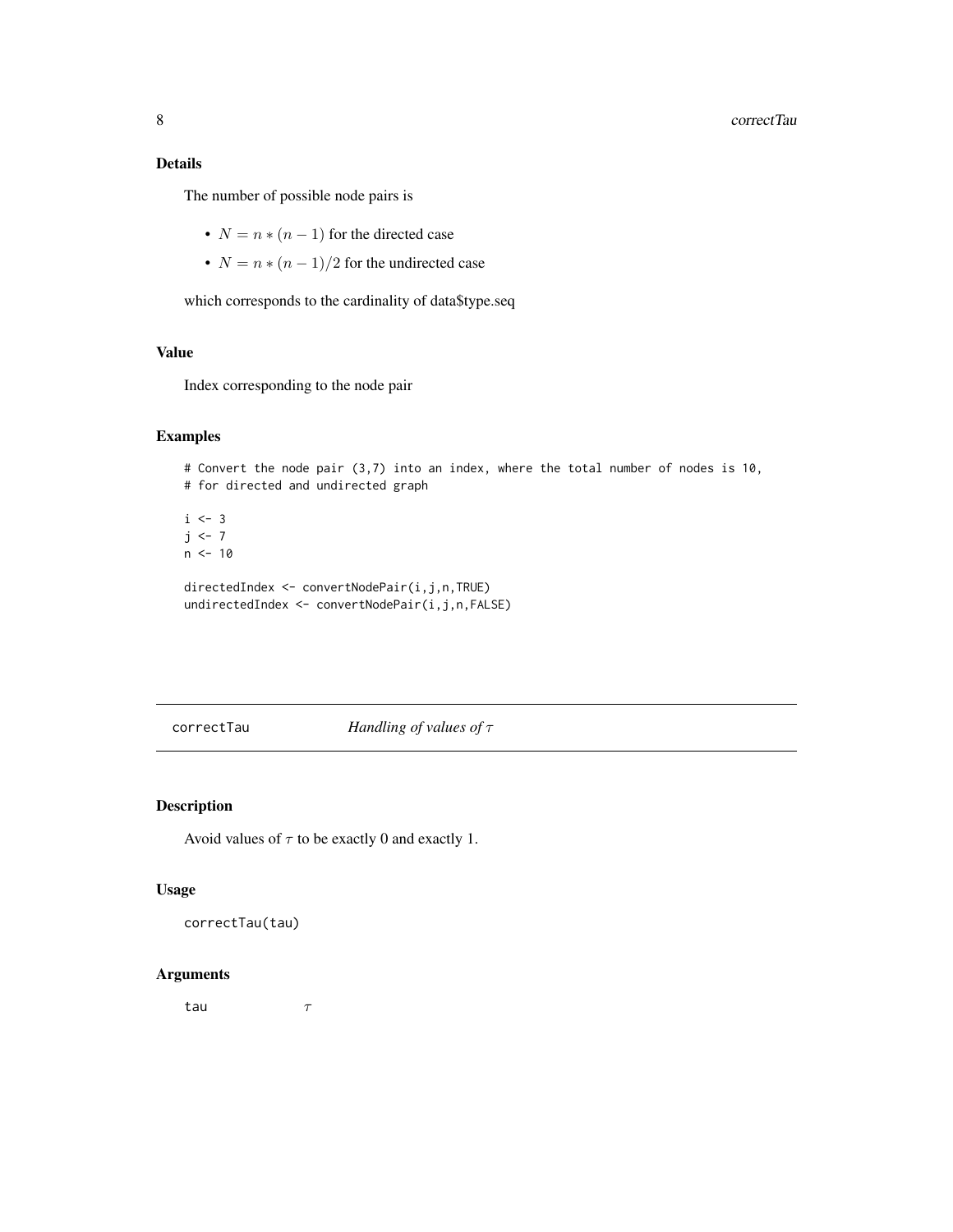<span id="page-8-0"></span>

#### Description

This function is the inverse of the conversion  $(q, l), q, l$  into  $1, ..., Q<sup>2</sup>$  for the directed case  $(q, l), q \leq l$ into 1, ...,  $Q * (Q + 1)/2$  for the undirected case. It takes the integer index corresponding to  $(q, l)$ and returns  $(q, l)$ .

#### Usage

find\_ql(ind\_ql, Q, directed = TRUE)

#### Arguments

| ind_gl   | Converted $(q, l)$ index                               |
|----------|--------------------------------------------------------|
| 0        | Total number of groups Q                               |
| directed | Boolean for directed (TRUE) or undirected (FALSE) case |

### Value

Group pair  $(q, l)$  corresponding to the given index

#### Examples

```
# Convert the index 5 into a group pair for undirected graph
# and the index 8 into a group pair for directed graph
# where the total number of group is 3
ind_ql_dir \leftarrow 8ind_ql_undir <- 5
Q \le -3directedIndex <- find_ql(ind_ql_dir,Q)
undirectedIndex <- find_ql(ind_ql_undir,Q, FALSE)
```

```
find_ql_diff Convert index into group pair in tauDown_Q
```
#### Description

This function is the inverse of the conversion  $(q, l), q < l$  into  $1, ..., Q * (Q - 1)/2$ . Used only in tauDown\_Q.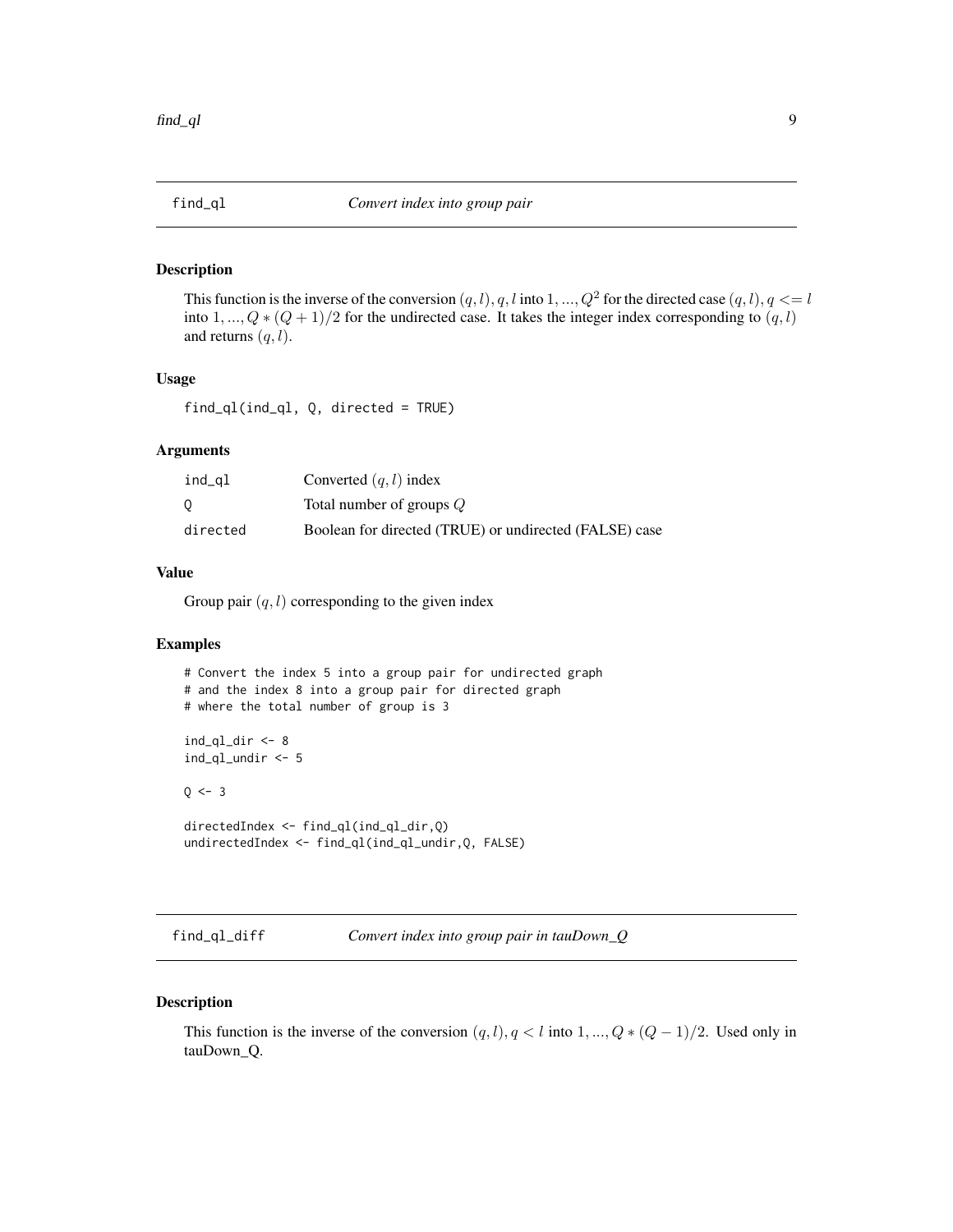### <span id="page-9-0"></span>Usage

find\_ql\_diff(ind\_ql, Q)

### Arguments

| ind_gl | Converted $(q, l)$ index   |
|--------|----------------------------|
| 0      | Total number of groups $Q$ |

### Value

Group pair  $(q, l)$  corresponding to the given index

generateDynppsbm *Data under dynppsbm*

### Description

Generate data under dynppsbm

### Usage

```
generateDynppsbm(intens, Time, n, prop.groups, directed = TRUE)
```
### Arguments

| intens      | List containing intensity functions $\alpha^{(q,l)}$ and upper bounds of intensities                                                                                  |
|-------------|-----------------------------------------------------------------------------------------------------------------------------------------------------------------------|
| Time        | Final time                                                                                                                                                            |
| n           | Total number of nodes                                                                                                                                                 |
| prop.groups | Vector of group proportions (probability to belong to a group), should be of<br>length $Q$                                                                            |
| directed    | Boolean for directed (TRUE) or undirected (FALSE) case. If directed=TRUE<br>then intens should be of length $Q^2$ and if directed =FALSE then length $Q*(Q +$<br>1)/2 |

### Value

Simulated data, latent group variables and intensities  $\alpha^{(q,l)}$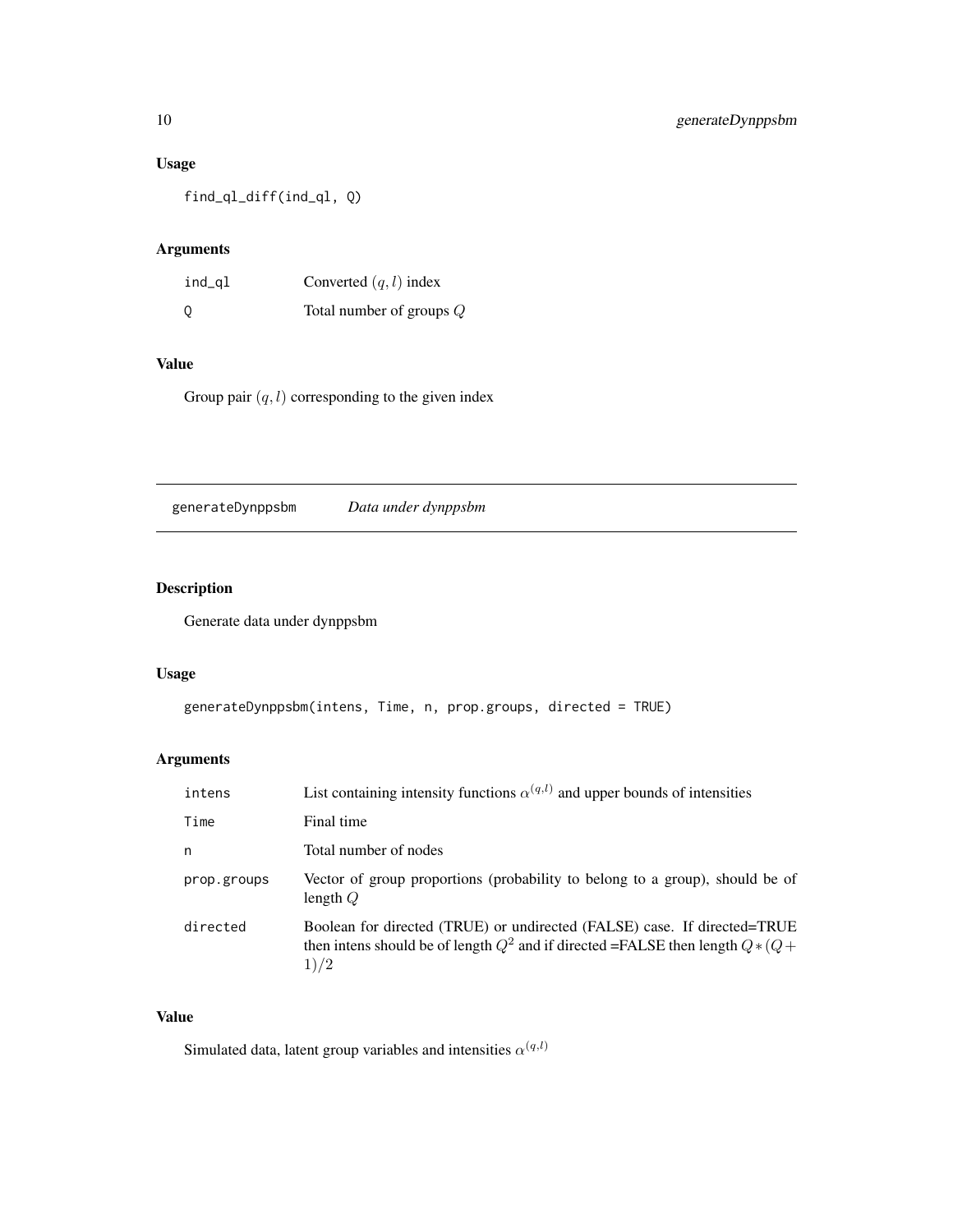#### <span id="page-10-0"></span>References

ANDERSEN, P. K., BORGAN, Ø., GILL, R. D. & KEIDING, N. (1993). Statistical models based on counting processes. Springer Series in Statistics. Springer-Verlag, New York.

DAUDIN, J.-J., PICARD, F. & ROBIN, S. (2008). A mixture model for random graphs. Statist. Comput. 18, 173–183.

MATIAS, C., REBAFKA, T. & VILLERS, F. (2018). A semiparametric extension of the stochastic block model for longitudinal networks. Biometrika.

MATIAS, C. & ROBIN, S. (2014). Modeling heterogeneity in random graphs through latent space models: a selective review. Esaim Proc. & Surveys 47, 55–74.

#### Examples

# Generate data from an undirected graph with n=10 individuals and Q=2 clusters

```
# equal cluster proportions
prop.groups \leq -c(0.5, 0.5)# 3 different intensity functions :
intens <- list(NULL)
intens[[1]] <- list(intens= function(x) 100*x*exp(-8*x),max=5)
    # (q,l) = (1,1)
intens[[2]] \le -\text{list(intens = function(x) } \exp(3*x) \times (\sin(6*pi*x-pi/2)+1)/2, \text{max=13})\# (q,1) = (1,2)intens[[3]] <- list(intens= function(x) 8.1*(exp(-6*abs(x-1/2))-.049),max=8)
   # (q,1) = (2,2)# generate data :
obs <- generateDynppsbm(intens,Time=1,n=10,prop.groups,directed=FALSE)
# latent variables (true clustering of the individuals)
obs$z
# number of time events :
length(obs$data$time.seq)
# number of interactions between each pair of individuals:
table(obs$data$type.seq)
```
generateDynppsbmConst *Data under dynppsbm with piecewise constant intensities*

#### Description

Generate data under dynppsbm with piecewise constant intensities

#### Usage

```
generateDynppsbmConst(intens, Time, n, prop.groups, directed = TRUE)
```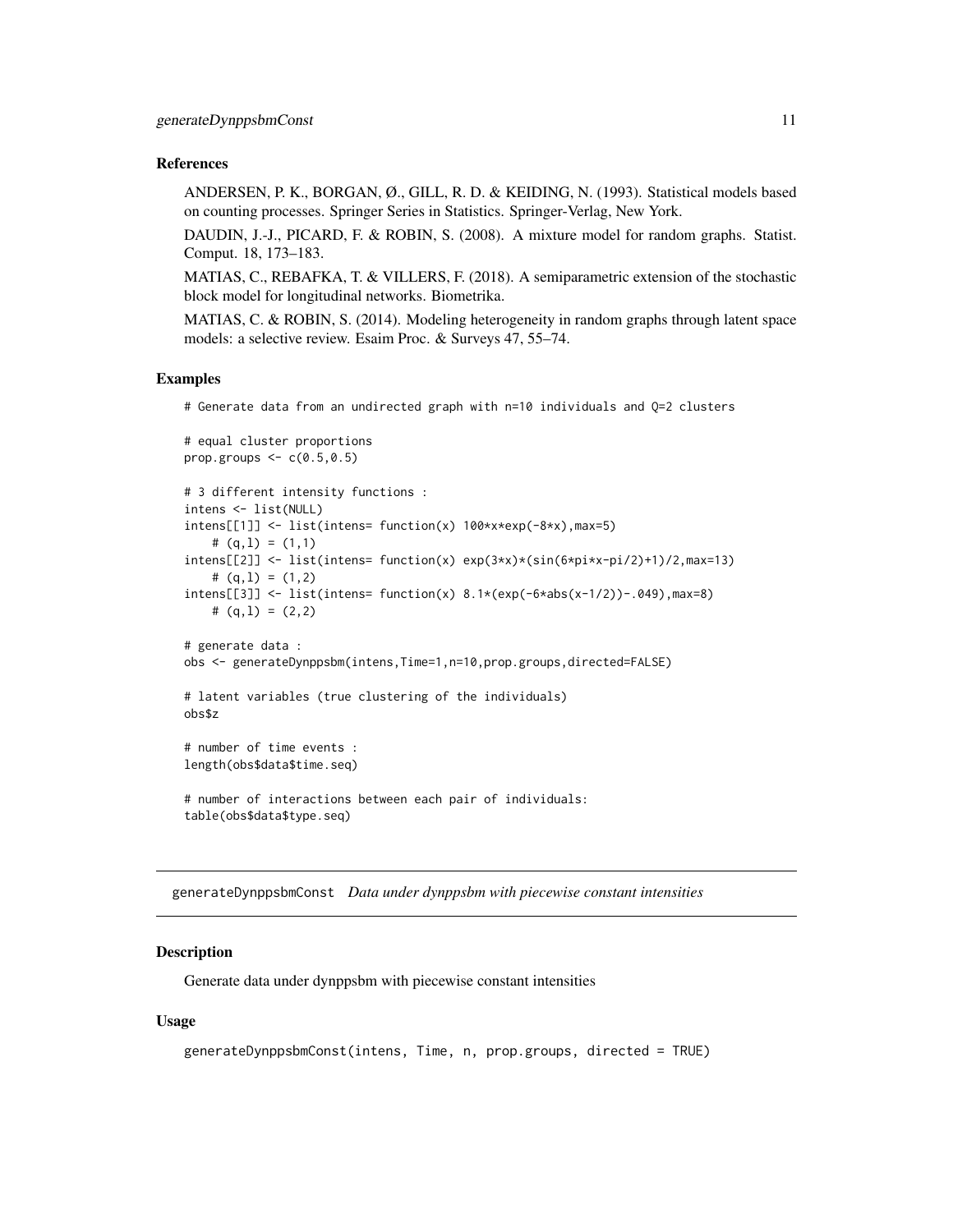### <span id="page-11-0"></span>Arguments

| intens      | Matrix with piecewise constant intensities $\alpha^{(q,l)}$ (each row gives the constants<br>of the piecewise constant intensity for a group pair $(q, l)$ ) |
|-------------|--------------------------------------------------------------------------------------------------------------------------------------------------------------|
| Time        | Time                                                                                                                                                         |
| n           | Total number of nodes                                                                                                                                        |
| prop.groups | Vector of group proportions, should be of length $Q$                                                                                                         |
| directed    | Boolean for directed (TRUE) or undirected (FALSE) case                                                                                                       |
|             | If directed then intens should be of length $Q^2$ and if undirected then length<br>$Q*(Q+1)/2$                                                               |

### Examples

```
intens1 < -c(1,3,8)intens2 < -c(2,3,6)intens <- matrix(c(intens1,intens2,intens1,intens2),4,3)
Time <-10n < - 20prop.groups \leq c(0.2, 0.3)dynppsbm <- generateDynppsbmConst(intens,Time,n,prop.groups,directed=TRUE)
```

| Generated graph with 50 individuals and 3 clusters<br>generated_Q3 |
|--------------------------------------------------------------------|
|--------------------------------------------------------------------|

### Description

Generated graph with 50 individuals and 3 clusters

#### Usage

generated\_Q3

### Format

A data frame

data List of 3

z Latent variables

intens Intensities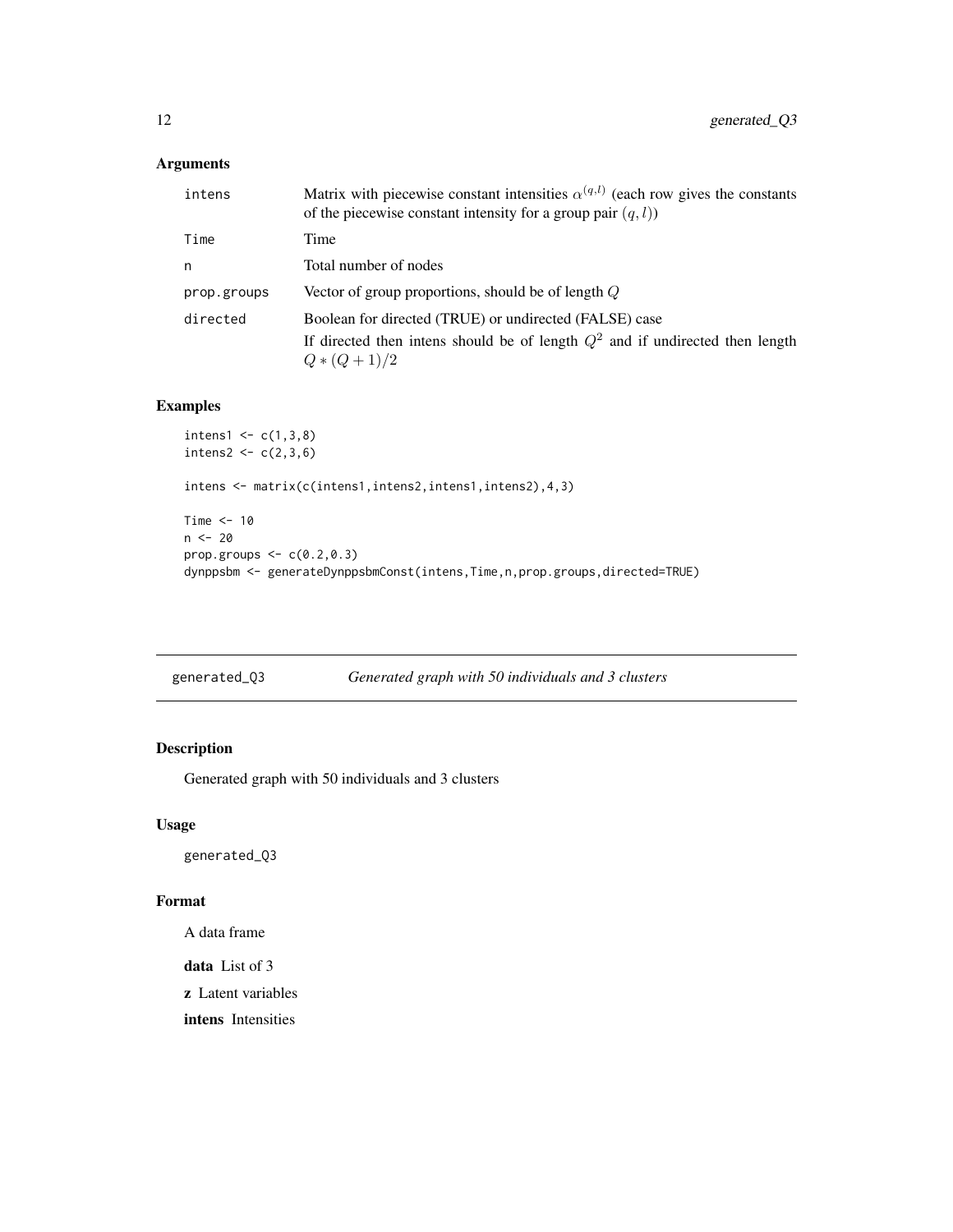<span id="page-12-0"></span>generated\_Q3\_n20 *Generated graph with 20 individuals and 3 clusters*

### Description

Generated graph with 20 individuals and 3 clusters

#### Usage

generated\_Q3\_n20

#### Format

A data frame

data List of 3

z Latent variables

intens Intensities

generated\_sol\_hist *Generated solution with histogram method*

### Description

Generated solution with histogram method

### Usage

generated\_sol\_hist

### Format

List of 5 iterations of the algorithm, each one containing

List of 8 tau, rho, beta, logintensities.ql, best.d, J, run, converged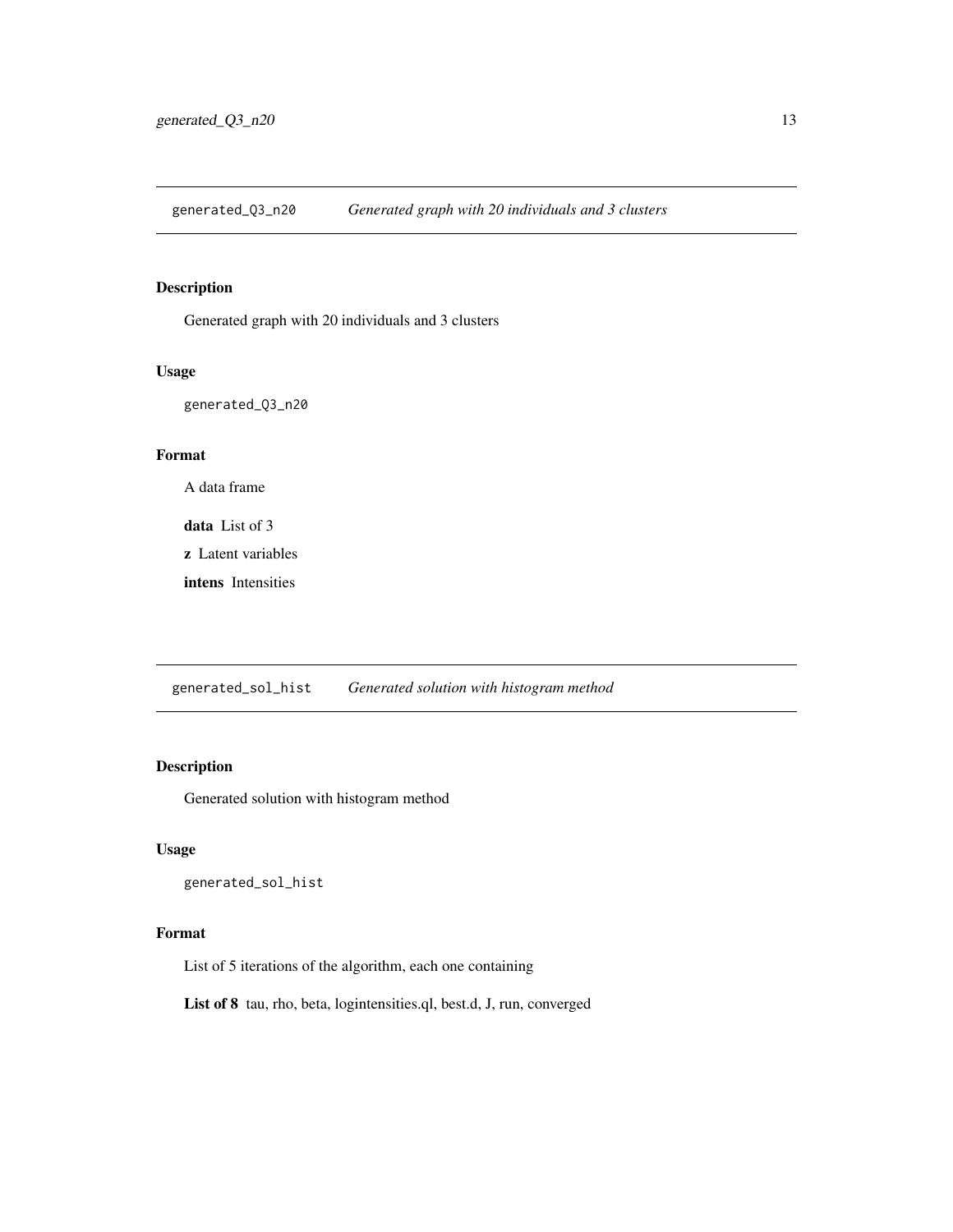<span id="page-13-0"></span>generated\_sol\_kernel *Generated solution with kernel method*

### Description

Generated solution with kernel method

#### Usage

generated\_sol\_kernel

### Format

Solution containing

List of 8 tau, logintensities.ql.ij, J, run, converged

generatePP *Poisson process*

### Description

Generate realizations of an inhomogeneous Poisson process with an intensity function

### Usage

generatePP(intens, Time, max.intens)

### Arguments

| intens     | Intensity function defined on [0,Time] (needs to be positive) |
|------------|---------------------------------------------------------------|
| Time       | Final time                                                    |
| max.intens | Upper bound of intensity on [0,Time]                          |

#### Value

Vector of realizations of the PP

### Examples

```
# Generate a Poisson Process with intensity function
# intens= function(x) 100*x*exp(-8*x)
# and max.intens = 5
intens <- function(x) 100*x*exp(-8*x)
poissonProcess <- generatePP(intens, Time=30, max.intens=1)
```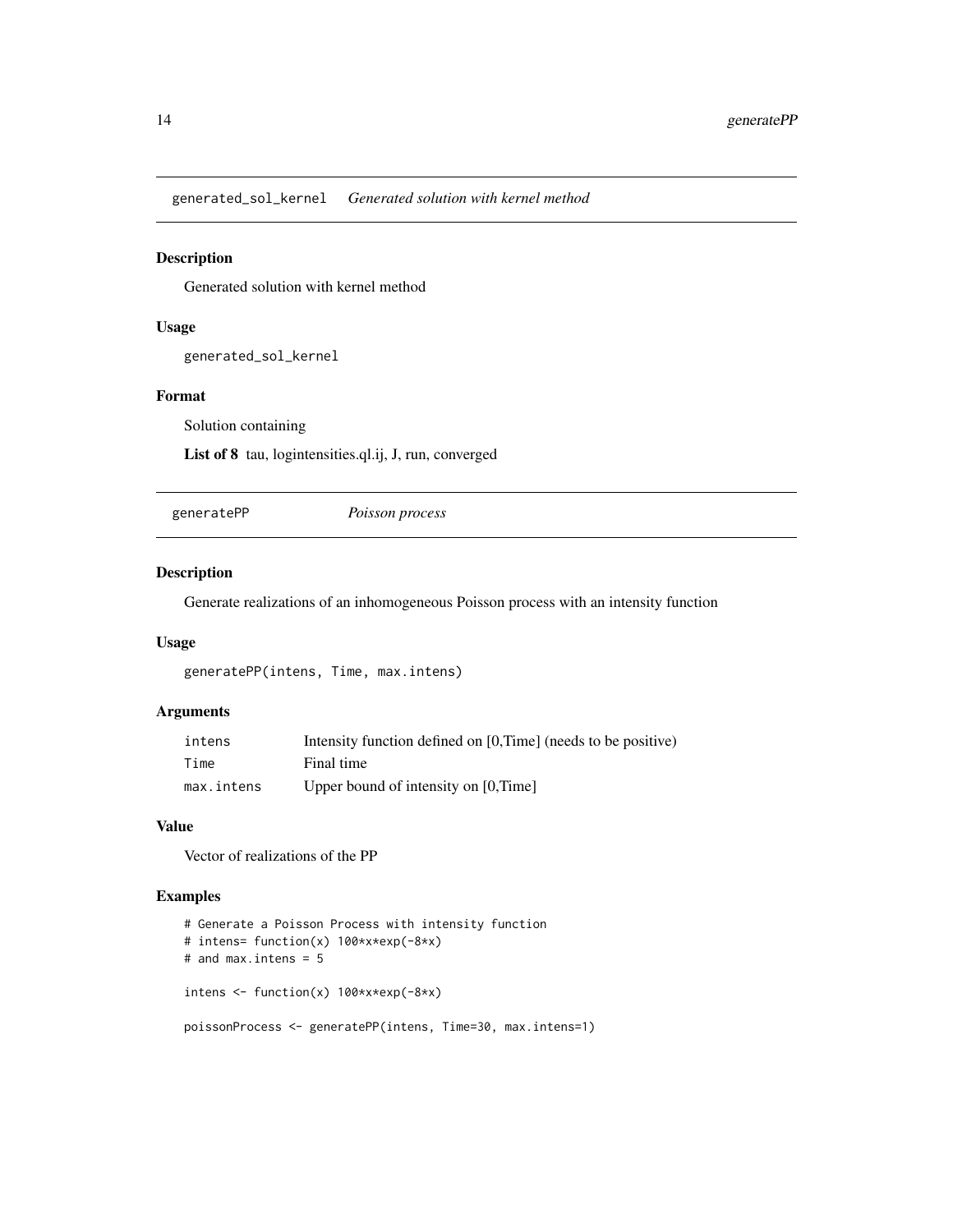<span id="page-14-0"></span>generatePPConst *Poisson process with piecewise constant intensities*

### Description

Generate realizations of a Poisson process with piecewise constant intensities

### Usage

```
generatePPConst(intens, Time)
```
### Arguments

| intens | Vector with the constants of the intensities (defined on a regular partition of |
|--------|---------------------------------------------------------------------------------|
|        | interval [0.Time])                                                              |
| Time   | Time                                                                            |

### Examples

intens  $\leq c(1,3,8)$ constpp <- generatePPConst(intens, 10)

| JEvalMstep | Evaluation of criterion J |  |
|------------|---------------------------|--|
|            |                           |  |

#### Description

Evaluation of the criterion J to verify the convergence of the VEM algorithm

### Usage

```
JEvalMstep(VE, mstep, data, directed, sparse, method = "hist")
```

| Results of the previous VE for iterative computation                             |  |
|----------------------------------------------------------------------------------|--|
| Results of the previous mstep for iterative computation                          |  |
| • mstep\$sum_rhotau : $N_Q$ vector (not needed in the function)                  |  |
| • mstep\$sum_rhotau_obs : $N_Q$ vector                                           |  |
| • mstep\$logintensities.ql : $N_Q x$ Dmax matrix                                 |  |
| • m.step\$beta : $N_Q$ vector                                                    |  |
| Data same of mainVEM                                                             |  |
| Boolean for directed (TRUE) or undirected (FALSE) case                           |  |
| Boolean for sparse (TRUE) or not sparse (FALSE) case                             |  |
| List of string. Can be "hist" for histogram method or "kernel" for kernel method |  |
|                                                                                  |  |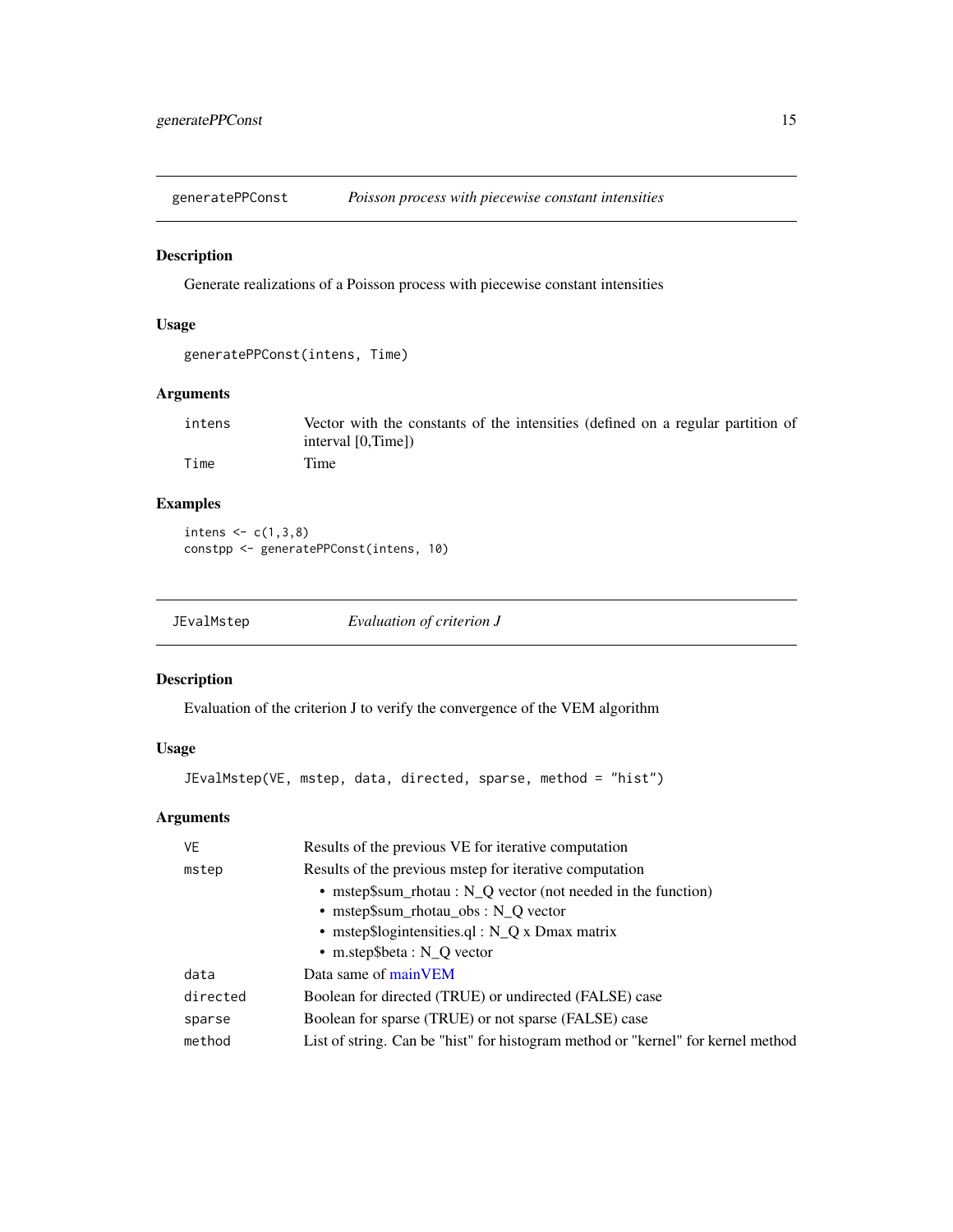<span id="page-15-0"></span>kernelIntensities *Direct kernel estimator intensities*

#### Description

Compute smooth intensities with direct kernel estimation of intensities relying on a classification tau. This can be used with the values  $\tau$  obtained on a dataset with mainVEM function run with 'hist' method.

### Usage

```
kernelIntensities(data, tau, Q, n, directed, rho = 1, sparse = FALSE,
 nb.points = 1000)
```
#### Arguments

| data      | List with 3 components:                                                                                                                             |  |  |
|-----------|-----------------------------------------------------------------------------------------------------------------------------------------------------|--|--|
|           | • data filme.seq : sequence of observed time points of the m-th event (M-<br>vector)                                                                |  |  |
|           | • data\$type.seq : sequence of observed values convertNodePair(i,j,n,directed)<br>(auxiliary.R) of process that produced the mth event $(M-vector)$ |  |  |
|           | • \$Time - [0, data\$Time] is the total time interval of observation                                                                                |  |  |
| tau       | $\tau$                                                                                                                                              |  |  |
| Q         | Total number of groups                                                                                                                              |  |  |
| n         | Total number of nodes                                                                                                                               |  |  |
| directed  | Boolean for directed (TRUE) or undirected (FALSE) case                                                                                              |  |  |
| rho       | $\rho$                                                                                                                                              |  |  |
| sparse    | Boolean for sparse (TRUE) or not sparse (FALSE) case                                                                                                |  |  |
| nb.points | Number of points                                                                                                                                    |  |  |
|           |                                                                                                                                                     |  |  |

#### Details

Warning : sparse case not implemented !!!

### Examples

# The generated\_sol\_kernel was generated calling mainVEM with kernel method on the generated\_Q3 data # (50 individuals and 3 clusters)

```
data <- generated_Q3$data
n < -50Q \le -3
```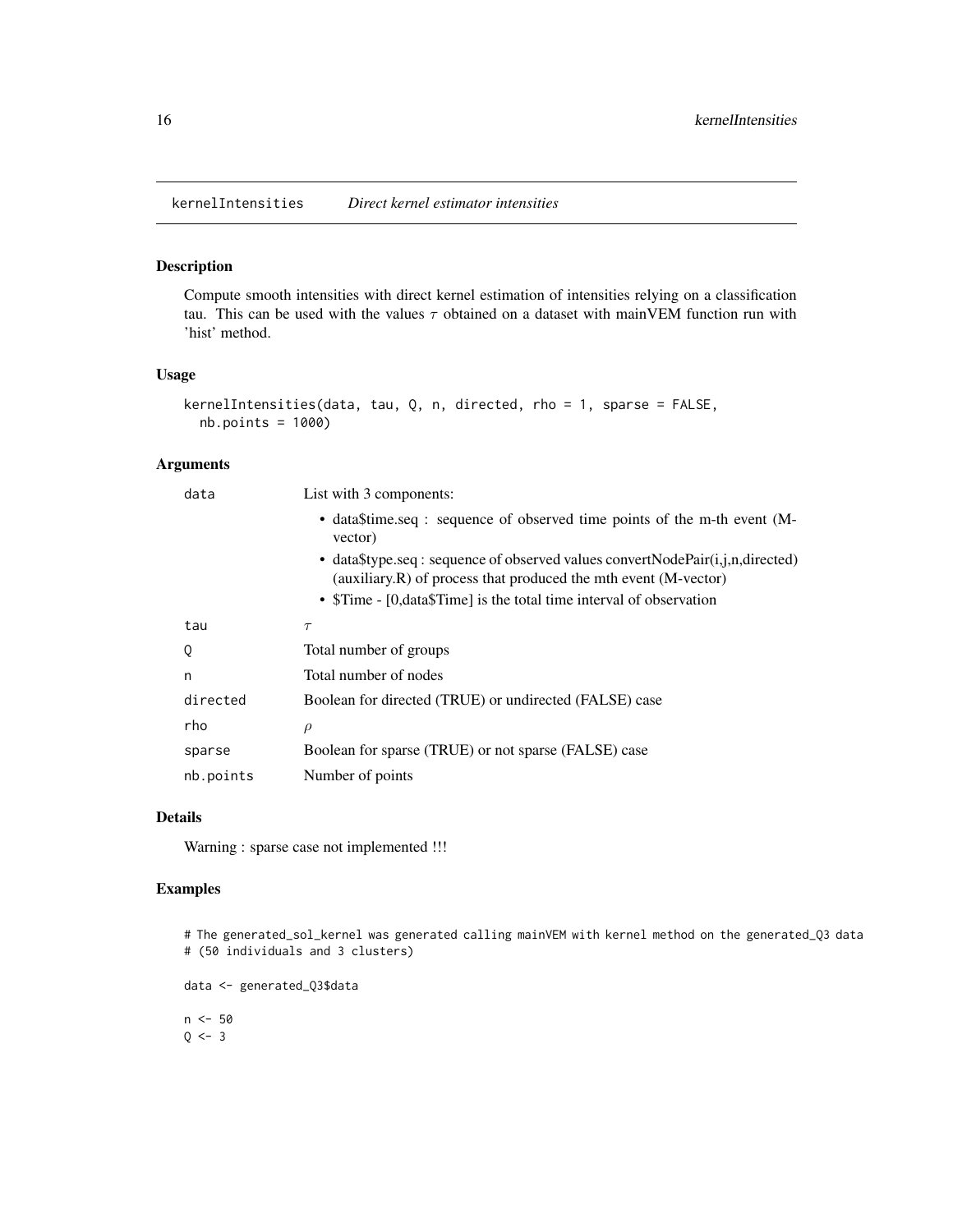#### <span id="page-16-0"></span>listNodePairs 17

```
# compute smooth intensity estimators
sol.kernel.intensities <- kernelIntensities(data,generated_sol_kernel$tau,Q,n,directed=FALSE)
```
listNodePairs *List node pairs*

#### Description

Create the list of all node pairs

#### Usage

listNodePairs(n, directed = TRUE)

#### Arguments

|          | Total number of nodes                                  |
|----------|--------------------------------------------------------|
| directed | Boolean for directed (TRUE) or undirected (FALSE) case |

#### Value

Matrix with two columns which lists all the possible node pairs. Each row is a node pair.

### Examples

# List all the node pairs with 10 nodes, for directed and undirected graphs

```
n < -10listNodePairs(n, TRUE)
listNodePairs(n, FALSE)
```
<span id="page-16-1"></span>mainVEM *Adaptative VEM algorithm*

#### Description

Principal adaptative VEM algorithm for histogram with model selection or for kernel method.

#### Usage

```
mainVEM(data, n, Qmin, Qmax = Qmin, directed = TRUE, sparse = FALSE,
  method = c("hist", "kernel"), init.tau = NULL, cores = 1, d-part = 5,n_{\text{perturb}} = 10, percup p_{\text{perturb}} = 0.2, n_{\text{random}} = 0, nb.\text{iter} = 50,
  fix.iter = 10, epsilon = 1e-06, filename = NULL)
```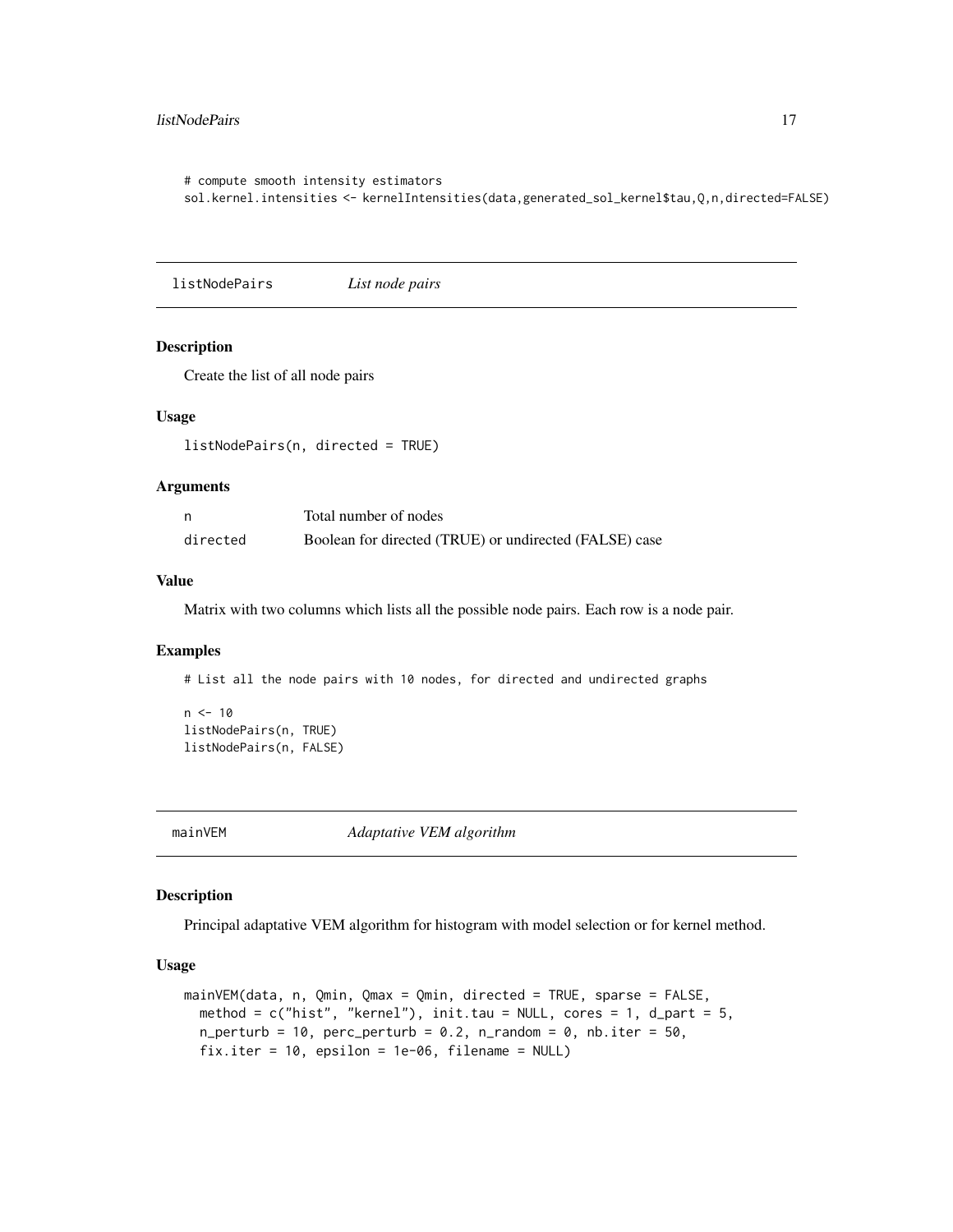| Data format depends on the estimation method used!!<br>data |                                                                                                                                                                                                                                                                                                                                                                                                                  |  |
|-------------------------------------------------------------|------------------------------------------------------------------------------------------------------------------------------------------------------------------------------------------------------------------------------------------------------------------------------------------------------------------------------------------------------------------------------------------------------------------|--|
|                                                             | 1. Data with <b>hist</b> method - list with 2 components:                                                                                                                                                                                                                                                                                                                                                        |  |
|                                                             | <b>data\$Time</b> [0, data\$Time] is the total time interval of observation                                                                                                                                                                                                                                                                                                                                      |  |
|                                                             | <b>data\$Nijk</b> Data matrix with counts per process $N_{ij}$ and sub-intervals; ma-<br>trix of size $N * Dmax$ where $N = n(n-1)$ or $n(n-1)/2$ is the number<br>of possible node pairs in the graph and $Dmax = 2^{dmax}$ is the size of<br>the finest partition in the histrogram approach<br>Counts are pre-computed - Obtained through function 'statistics' (aux-<br>iliary.R) on data with second format |  |
|                                                             | 2. Data with <b>kernel</b> method - list with 3 components:                                                                                                                                                                                                                                                                                                                                                      |  |
|                                                             | data\$time.seq Sequence of observed time points of the m-th event (M-<br>vector)                                                                                                                                                                                                                                                                                                                                 |  |
|                                                             | <b>data\$type.seq</b> Sequence of observed values convertNodePair(i,j,n,directed)<br>(auxiliary.R) of process that produced the mth event (M-vector).                                                                                                                                                                                                                                                            |  |
|                                                             | data\$Time [0,data\$Time] is the total time interval of observation                                                                                                                                                                                                                                                                                                                                              |  |
| n                                                           | Total number of nodes                                                                                                                                                                                                                                                                                                                                                                                            |  |
| Qmin                                                        | Minimum number of groups                                                                                                                                                                                                                                                                                                                                                                                         |  |
| Qmax                                                        | Maximum number of groups                                                                                                                                                                                                                                                                                                                                                                                         |  |
| directed                                                    | Boolean for directed (TRUE) or undirected (FALSE) case                                                                                                                                                                                                                                                                                                                                                           |  |
| sparse                                                      | Boolean for sparse (TRUE) or not sparse (FALSE) case                                                                                                                                                                                                                                                                                                                                                             |  |
| method                                                      | List of string. Can be "hist" for histogram method or "kernel" for kernel method                                                                                                                                                                                                                                                                                                                                 |  |
| init.tau                                                    | List of initial values of $\tau$ - all tau's are matrices with size $Q \times n$ (might be with<br>different values of $Q$ )                                                                                                                                                                                                                                                                                     |  |
| Number of cores for parallel execution<br>cores             |                                                                                                                                                                                                                                                                                                                                                                                                                  |  |
|                                                             | If set to 1 it does sequential execution                                                                                                                                                                                                                                                                                                                                                                         |  |
|                                                             | Beware: parallelization with fork (multicore) : doesn't work on Windows!                                                                                                                                                                                                                                                                                                                                         |  |
| d_part                                                      | Maximal level for finest partition of time interval [0,T] used for k-means initial-<br><i>izations.</i>                                                                                                                                                                                                                                                                                                          |  |
|                                                             | • Algorithm takes partition up to depth $2^d$ with $d = 1, , d_{part}$<br>• Explore partitions $[0,T], [0,T/2], [T/2,T],  [0,T/2^d],  [(2^d-1)T/2^d,T]$<br>• Total number of partitions $npart = 2^{(d_{part}+1)} - 1$                                                                                                                                                                                           |  |
| n_perturb                                                   | Number of different perturbations on k-means result                                                                                                                                                                                                                                                                                                                                                              |  |
|                                                             | When $Qmin < Qmax$ , number of perturbations on the result with $Q - 1$ or<br>$Q+1$ groups                                                                                                                                                                                                                                                                                                                       |  |
| perc_perturb                                                | Percentage of labels that are to be perturbed (= randomly switched)                                                                                                                                                                                                                                                                                                                                              |  |
| n_random                                                    | Number of completely random initial points. The total number of initializations<br>for the VEM is $npart * (1 + n_{perturb}) + n_{random}$                                                                                                                                                                                                                                                                       |  |
| nb.iter                                                     | Number of iterations of the VEM algorithm                                                                                                                                                                                                                                                                                                                                                                        |  |
| fix.iter                                                    | Maximum number of iterations of the fixed point into the VE step                                                                                                                                                                                                                                                                                                                                                 |  |
| epsilon                                                     | Threshold for the stopping criterion of VEM and fixed point iterations                                                                                                                                                                                                                                                                                                                                           |  |
| filename                                                    | Name of the file where to save the results along the computation (increasing<br>steps for $Q$ , these are the longest).                                                                                                                                                                                                                                                                                          |  |
|                                                             | The file will contain a list of 'best' results.                                                                                                                                                                                                                                                                                                                                                                  |  |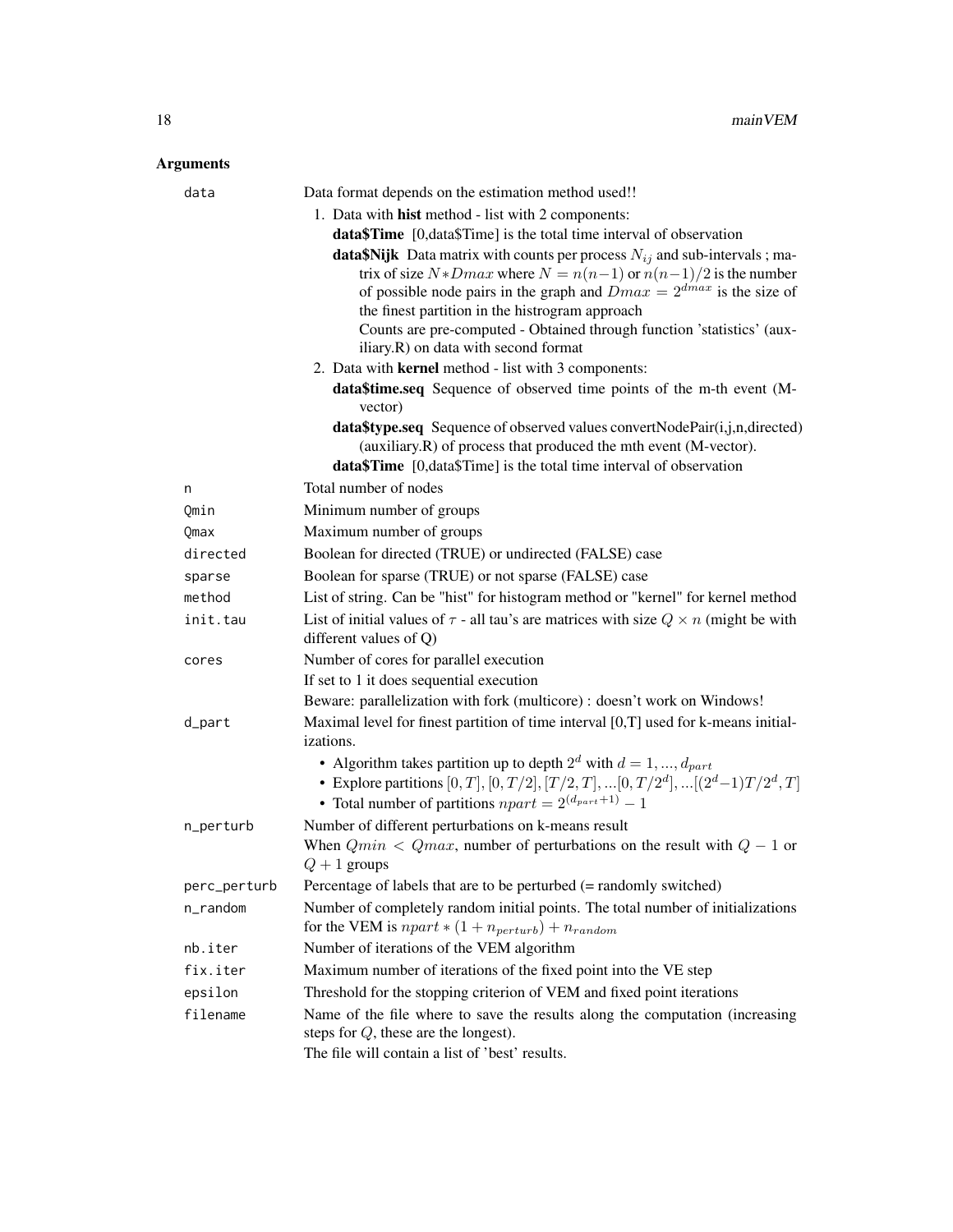#### $\text{mainVEM}$  19

#### Details

The sparse version works only for the histogram approach.

#### References

DAUDIN, J.-J., PICARD, F. & ROBIN, S. (2008). A mixture model for random graphs. Statist. Comput. 18, 173–183.

DEMPSTER, A. P., LAIRD, N. M. & RUBIN, D. B. (1977). Maximum likelihood from incomplete data via the EM algorithm. J. Roy. Statist. Soc. Ser. B 39, 1–38.

JORDAN, M., GHAHRAMANI, Z., JAAKKOLA, T. & SAUL, L. (1999). An introduction to variational methods for graphical models. Mach. Learn. 37, 183–233.

MATIAS, C., REBAFKA, T. & VILLERS, F. (2018). A semiparametric extension of the stochastic block model for longitudinal networks. Biometrika.

MATIAS, C. & ROBIN, S. (2014). Modeling heterogeneity in random graphs through latent space models: a selective review. Esaim Proc. & Surveys 47, 55–74.

#### Examples

```
# load data of a synthetic graph with 50 individuals and 3 clusters
n < -200 < -3Time <- generated_Q3_n20$data$Time
data <- generated_Q3_n20$data
z <- generated_Q3_n20$z
step <- .001
x0 <- seq(0,Time,by=step)
intens <- generated_Q3_n20$intens
# VEM-algo kernel
sol.kernel <- mainVEM(data,n,Q,directed=FALSE,method='kernel', d_part=0,
    n_perturb=0)[[1]]
# compute smooth intensity estimators
sol.kernel.intensities <- kernelIntensities(data,sol.kernel$tau,Q,n,directed=FALSE)
# eliminate label switching
intensities.kernel <- sortIntensities(sol.kernel.intensities,z,sol.kernel$tau,
    directed=FALSE)
# VEM-algo hist
# compute data matrix with precision d_max=3
Dmax <-2^3Nijk <- statistics(data,n,Dmax,directed=FALSE)
sol.hist <- mainVEM(list(Nijk=Nijk,Time=Time),n,Q,directed=FALSE, method='hist',
    d_part=0,n_perturb=0,n_random=0)[[1]]
log.intensities.hist <- sortIntensities(sol.hist$logintensities.ql,z,sol.hist$tau,
     directed=FALSE)
# plot estimators
par(mfrow=c(2,3))
```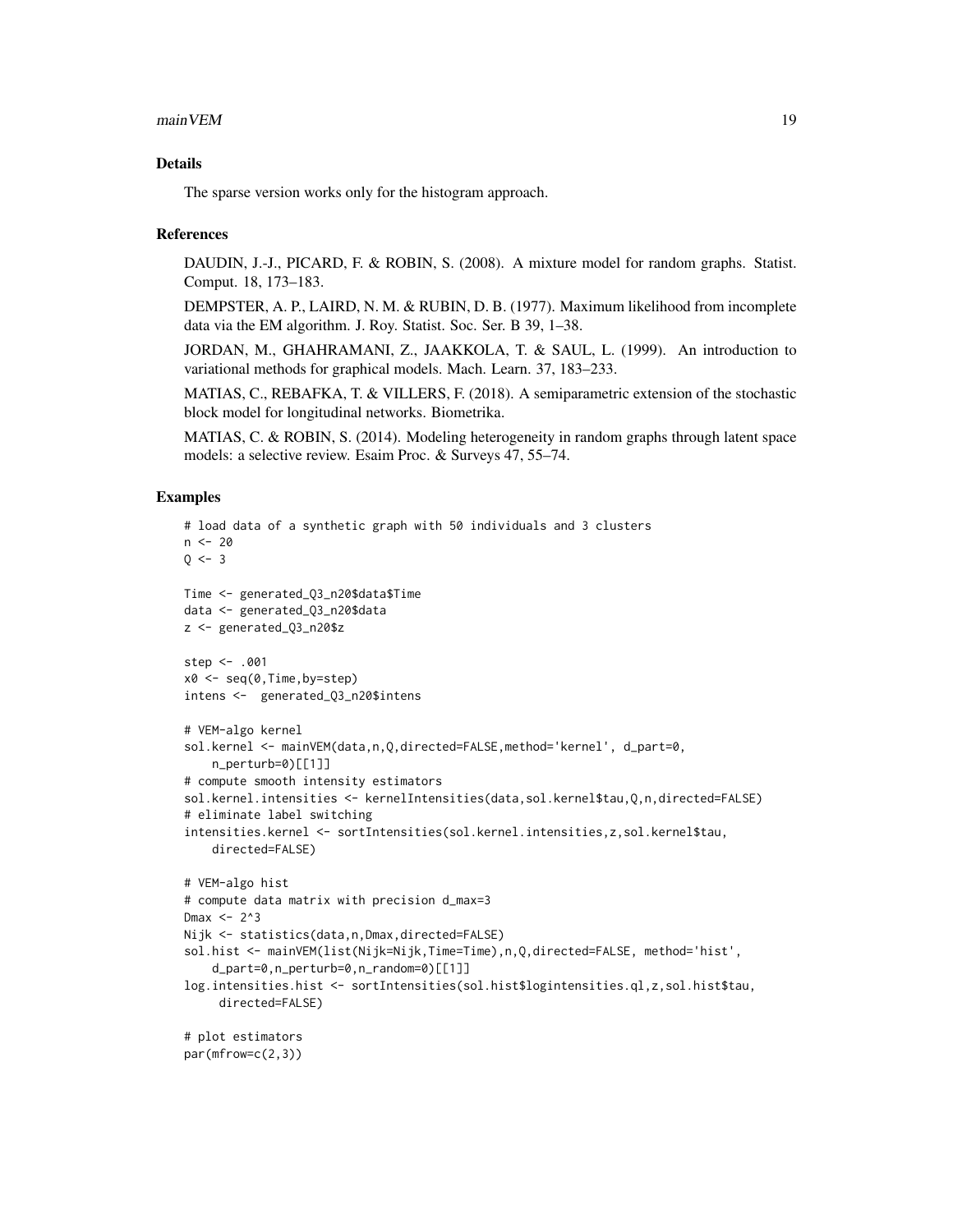```
ind.ql <-0for (q in 1:Q){
 for (l in q:Q){
   ind.ql < -ind.ql + 1true.val <- intens[[ind.ql]]$intens(x0)
   values <- c(intensities.kernel[ind.ql,],exp(log.intensities.hist[ind.ql,]),true.val)
   plot(x0,true.val,type='l',xlab=paste0("(q,l)=(",q,",",l,")"),ylab='',
       ylim=c(0,max(values)+.1))
   lines(seq(0,1,by=1/Dmax),c(exp(log.intensities.hist[ind.ql,]),
        exp(log.intensities.hist[ind.ql,Dmax])),type='s',col=2,lty=2)
    lines(seq(0,1,by=.001),intensities.kernel[ind.ql,],col=4,lty=3)
  }
}
```
### mainVEMPar *VEM step for parallel version*

### Description

VEM step for parallel version

#### Usage

```
mainVEMPar(init.point, n, Q, data, directed, sparse, method, nb.iter, fix.iter,
  epsilon)
```

| init.point | Initial point                                                                    |  |
|------------|----------------------------------------------------------------------------------|--|
| n          | Total number of nodes                                                            |  |
| Q          | Total number of groups                                                           |  |
| data       | Data same of mainVEM                                                             |  |
| directed   | Boolean for directed (TRUE) or undirected (FALSE) case                           |  |
| sparse     | Boolean for sparse (TRUE) or not sparse (FALSE) case                             |  |
| method     | List of string. Can be "hist" for histogram method or "kernel" for kernel method |  |
| nb.iter    | Number of iterations                                                             |  |
| fix.iter   | Maximum number of iterations of the fixed point                                  |  |
| epsilon    | Threshold for the stopping criterion of VEM and fixed point iterations           |  |

<span id="page-19-0"></span>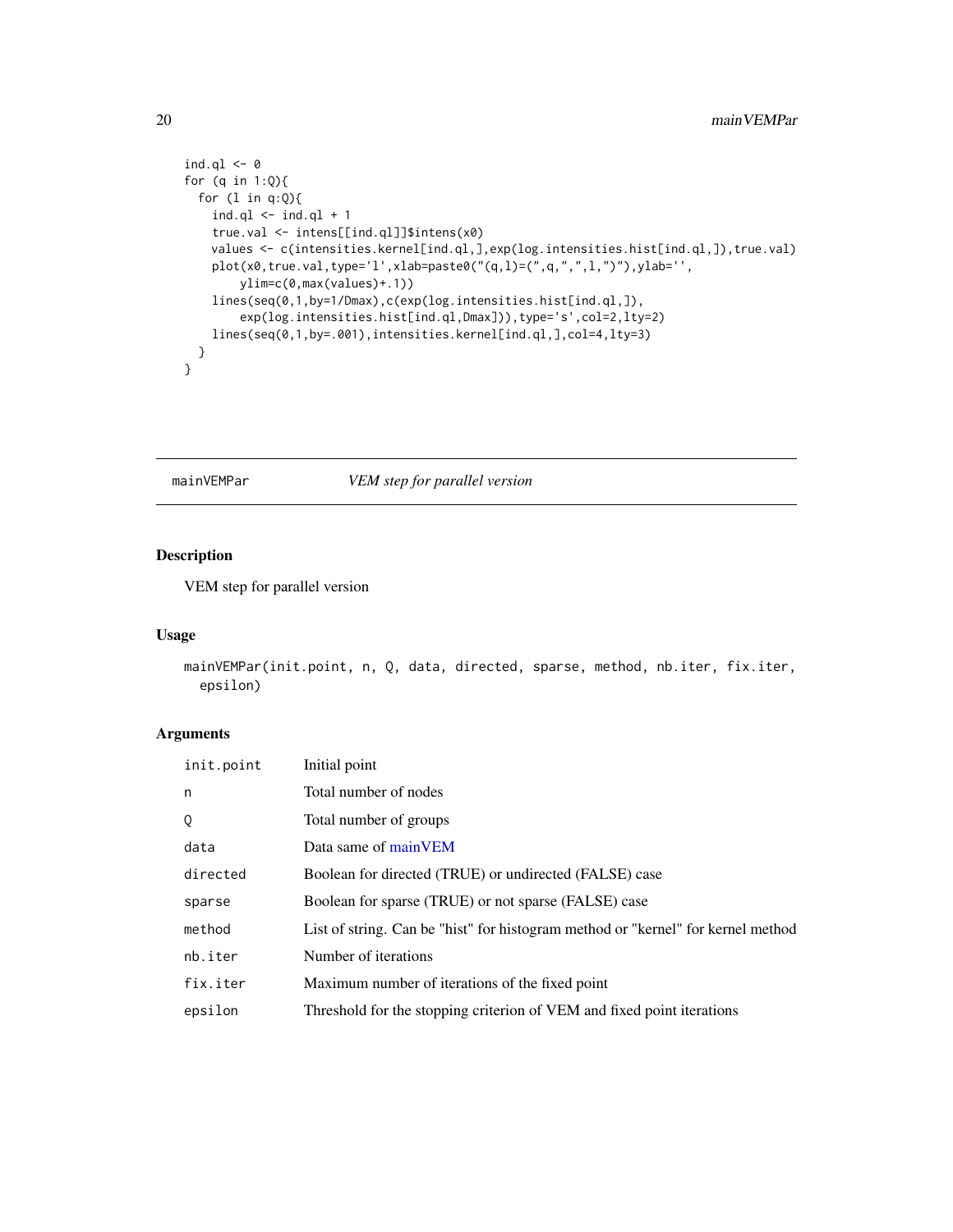<span id="page-20-0"></span>modelSelection\_Q *Selects the number of groups with ICL*

#### Description

Selects the number of groups with Integrated Classification Likelihood Criterion

#### Usage

```
modelSelection_Q(data, n, Qmin = 1, Qmax, directed = TRUE, sparse = FALSE,
  sol.hist.sauv)
```
#### Arguments

| data                                                           | List with 2 components:                                                                 |  |
|----------------------------------------------------------------|-----------------------------------------------------------------------------------------|--|
|                                                                | • \$Time - [0, data\$Time] is the total time interval of observation                    |  |
|                                                                | • \$Nijk - data matrix with the statistics per process $N_{ij}$ and sub-intervals k     |  |
| n                                                              | Total number of nodes $n$                                                               |  |
| Omin                                                           | Minimum number of groups                                                                |  |
| Omax                                                           | Maximum number of groups                                                                |  |
| directed                                                       | Boolean for directed (TRUE) or undirected (FALSE) case                                  |  |
| Boolean for sparse (TRUE) or not sparse (FALSE) case<br>sparse |                                                                                         |  |
| sol.hist.sauv                                                  | List of size Qmax-Qmin+1 obtained from running main VEM(data,n,Qmin,Qmax,method='hist') |  |

### References

BIERNACKI, C., CELEUX, G. & GOVAERT, G. (2000). Assessing a mixture model for clustering with the integrated completed likelihood. IEEE Trans. Pattern Anal. Machine Intel. 22, 719–725.

CORNELI, M., LATOUCHE, P. & ROSSI, F. (2016). Exact ICL maximization in a non-stationary temporal extension of the stochastic block model for dynamic networks. Neurocomputing 192, 81 – 91.

DAUDIN, J.-J., PICARD, F. & ROBIN, S. (2008). A mixture model for random graphs. Statist. Comput. 18, 173–183.

MATIAS, C., REBAFKA, T. & VILLERS, F. (2018). A semiparametric extension of the stochastic block model for longitudinal networks. Biometrika.

#### Examples

```
# load data of a synthetic graph with 50 individuals and 3 clusters
n <- 50
# compute data matrix with precision d_max=3
Dmax <- 2^3
data <- list(Nijk=statistics(generated_Q3$data,n,Dmax,directed=FALSE),
   Time=generated_Q3$data$Time)
```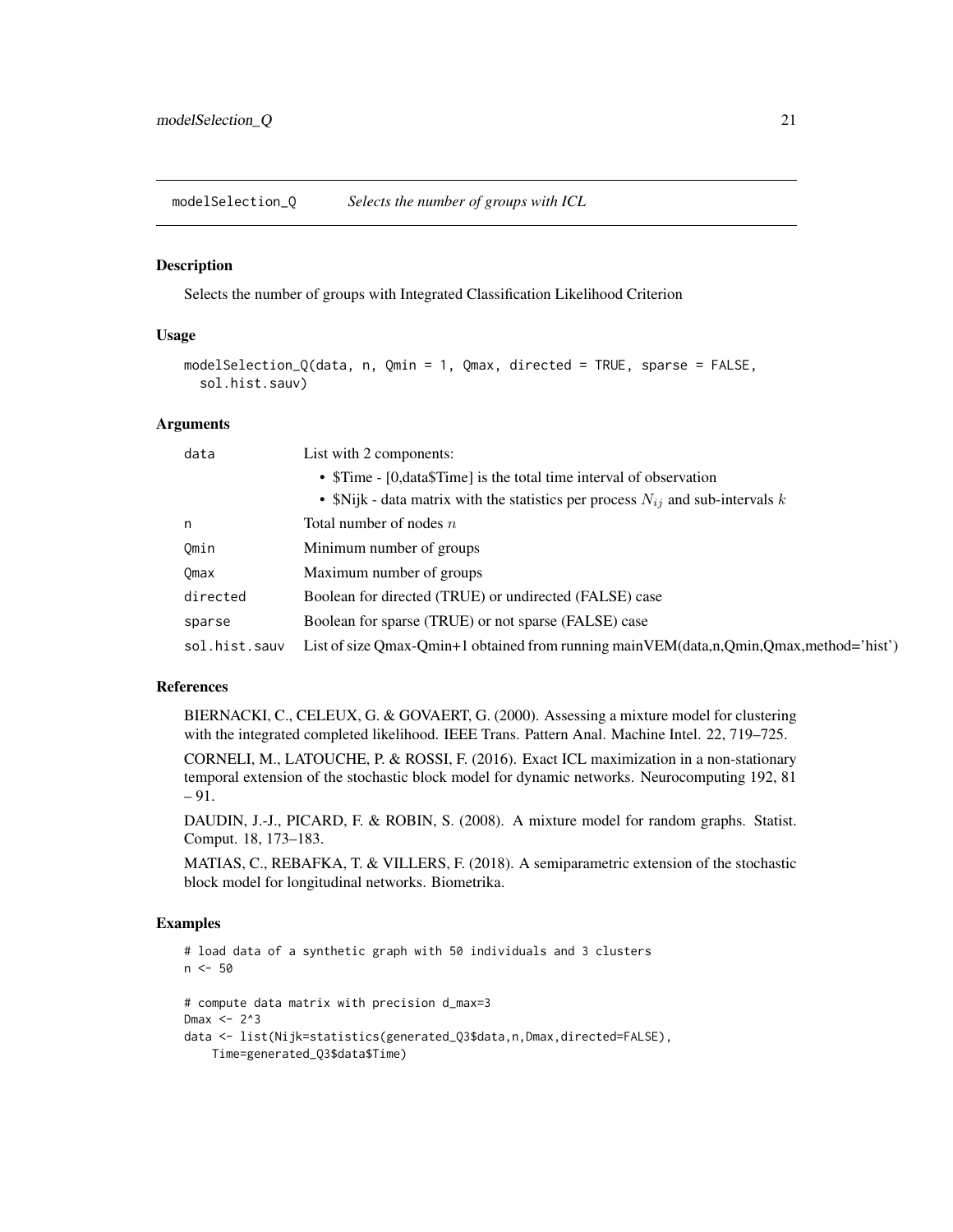```
# ICL-model selection
sol.selec_Q <- modelSelection_Q(data,n,Qmin=1,Qmax=4,directed=FALSE,
   sparse=FALSE,generated_sol_hist)
# best number Q of clusters:
sol.selec_Q$Qbest
```
modelSelec\_QPlot *Plots for model selection*

#### Description

Plots for model selection

#### Usage

modelSelec\_QPlot(model.selec\_Q)

#### Arguments

model.selec\_Q Output from modelSelection\_Q()

#### Examples

```
# load data of a synthetic graph with 50 individuals and 3 clusters
n < -50# compute data matrix with precision d_max=3
Dmax <- 2^3
data <- list(Nijk=statistics(generated_Q3$data,n,Dmax,directed=FALSE),
    Time=generated_Q3$data$Time)
# ICL-model selection
sol.selec_Q <- modelSelection_Q(data,n,Qmin=1,Qmax=4,directed=FALSE,
    sparse=FALSE,generated_sol_hist)
# plot ICL
modelSelec_QPlot(sol.selec_Q)
```
<span id="page-21-0"></span>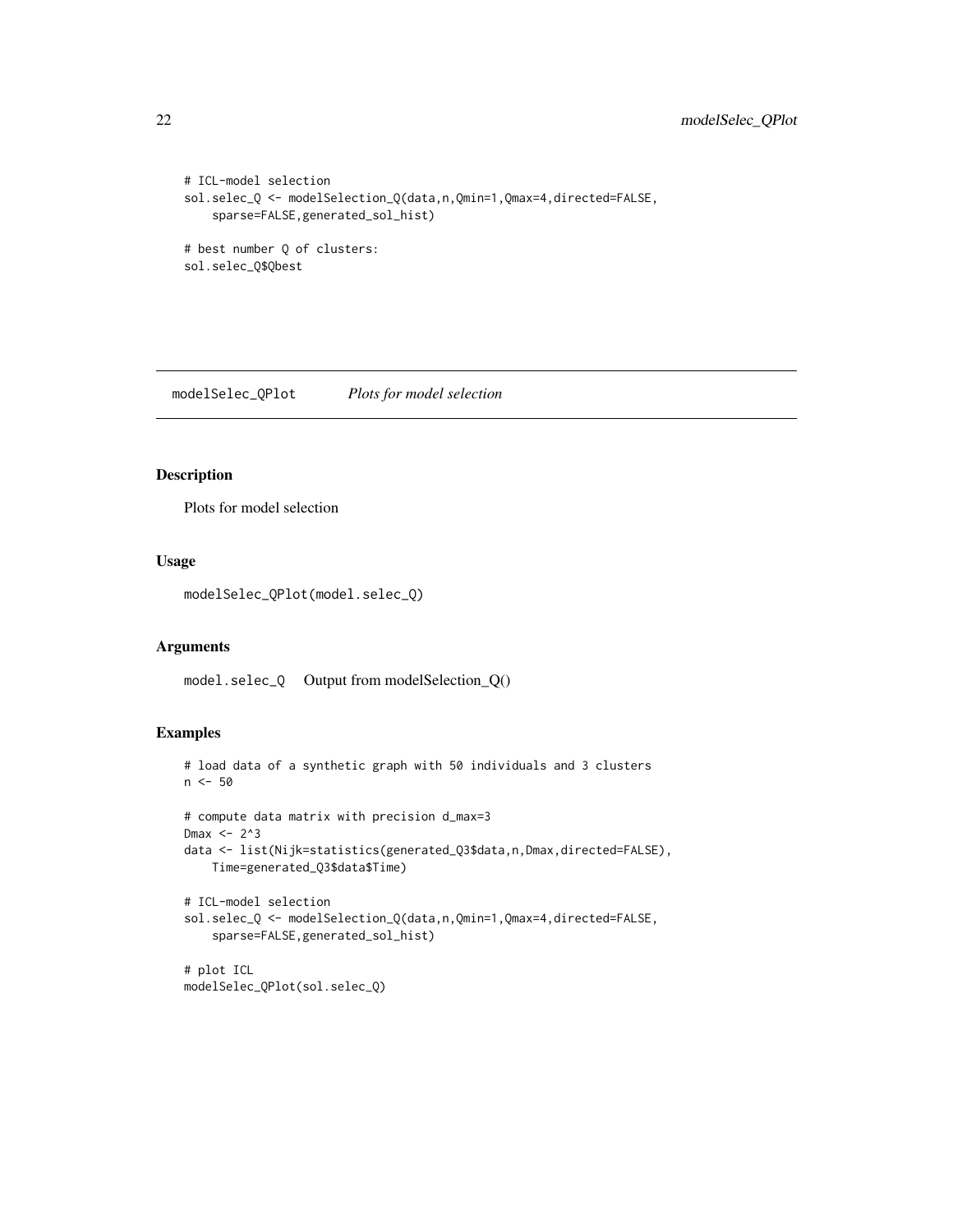<span id="page-22-0"></span>

#### Description

M step for histograms estimator

#### Usage

Mstep\_hist(data, VE, directed, sparse)

### Arguments

| data     | Data same of main VEM                                  |
|----------|--------------------------------------------------------|
| VF       | Results of the previous VE for iterative computation   |
| directed | Boolean for directed (TRUE) or undirected (FALSE) case |
| sparse   | Boolean for sparse (TRUE) or not sparse (FALSE) case   |

#### References

BARAUD, Y. & BIRGÉ, L. (2009). Estimating the intensity of a random measure by histogram type estimators. Probab. Theory Related Fields 143, 239–284.

MATIAS, C., REBAFKA, T. & VILLERS, F. (2018). A semiparametric extension of the stochastic block model for longitudinal networks. Biometrika.

REYNAUD -BOURET, P. (2006). Penalized projection estimators of the Aalen multiplicative intensity. Bernoulli 12, 633–661.

Mstep\_kernel *M step for kernel*

#### Description

M step for kernel estimator

### Usage

Mstep\_kernel(data, VE, directed)

| data     | Data same of main VEM                                  |  |
|----------|--------------------------------------------------------|--|
| VF       | Results of the previous VE for iterative computation   |  |
| directed | Boolean for directed (TRUE) or undirected (FALSE) case |  |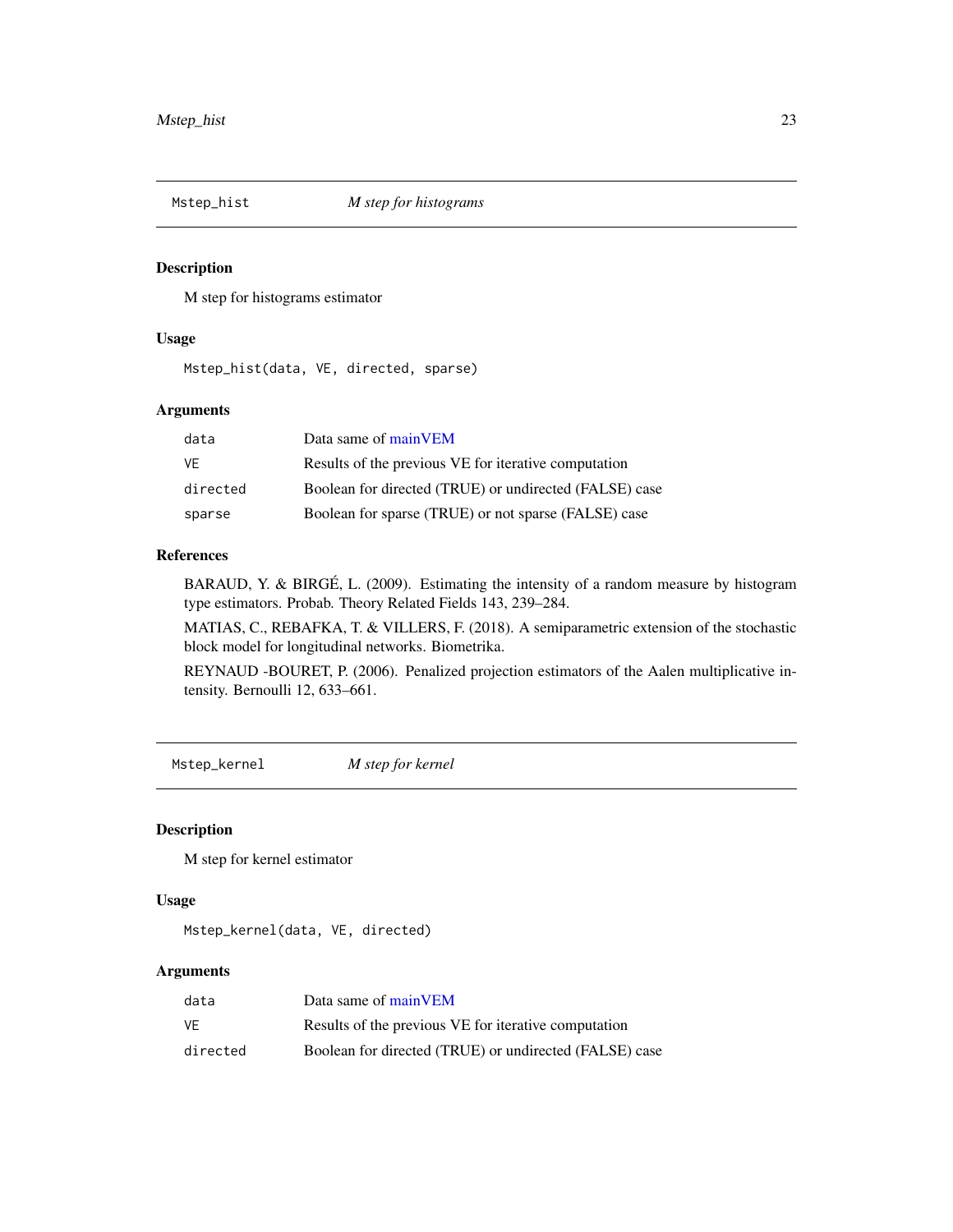#### References

GRÉGOIRE , G. (1993). Least squares cross-validation for counting process intensities. Scand. J. Statist. 20, pp. 343–360.

MATIAS, C., REBAFKA, T. & VILLERS, F. (2018). A semiparametric extension of the stochastic block model for longitudinal networks. Biometrika.

RAMLAU-HANSEN, H. (1983). Smoothing counting process intensities by means of kernel functions. Ann. Statist. 11, pp. 453–466.

permuteZEst *Optimal matching between 2 clusterings*

### Description

Compute the permutation of the rows of hat.z that has to be applied to obtain the "same order" as z. Compute optimal matching between 2 clusterings using Hungarian algorithm

#### Usage

permuteZEst(z, hat.z)

#### Arguments

| z     | Matrice of size $Q \times n$ |
|-------|------------------------------|
| hat.z | Matrice of size $Q \times n$ |

#### References

HUBERT, L. & ARABIE, P. (1985). Comparing partitions. J. Classif. 2, 193–218.

MATIAS, C., REBAFKA, T. & VILLERS, F. (2018). A semiparametric extension of the stochastic block model for longitudinal networks. Biometrika.

### Examples

```
z \le matrix(c(1,1,0,0,0,0, 0,0,1,1,0,0, 0,0,0,0,1,1), nrow = 3, byrow = TRUE)
hat.z <- matrix(c(0,0,1,1,0,0, 1,1,0,0,0,0, 0,0,0,0,1,1), nrow = 3, byrow = TRUE)
perm <- permuteZEst(z,hat.z)
```
<span id="page-23-0"></span>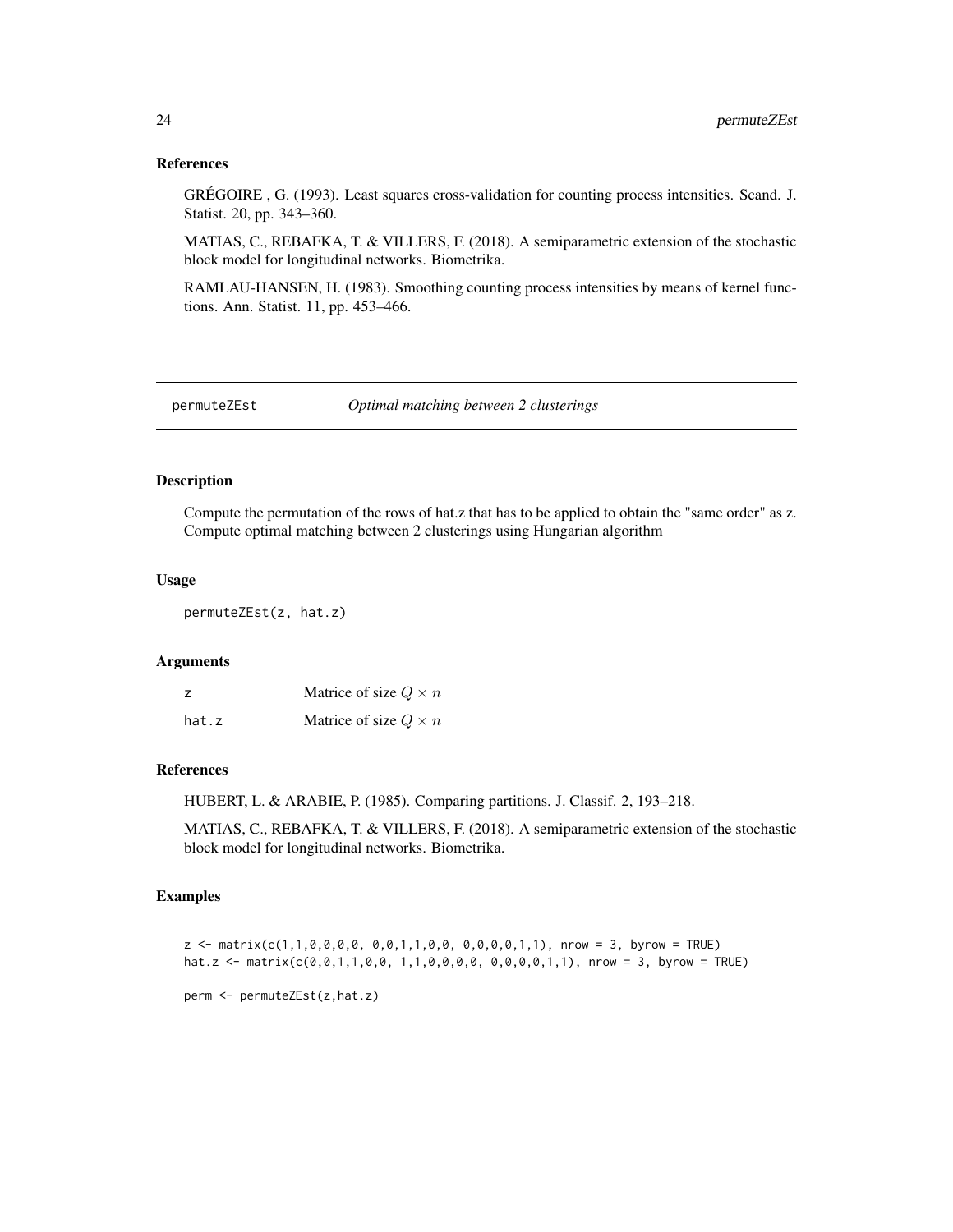#### <span id="page-24-0"></span>Description

Sort intensities associated with hat.z "in the same way" as the original intensities associated with z by permutation of rows

#### Usage

sortIntensities(intensities, z, hat.z, directed)

### Arguments

| intensities | Intensities $\alpha$                                   |
|-------------|--------------------------------------------------------|
| Z           | Matrice of size $Q \times n$                           |
| hat.z       | Matrice of size $Q \times n$                           |
| directed    | Boolean for directed (TRUE) or undirected (FALSE) case |

#### References

HUBERT, L. & ARABIE, P. (1985). Comparing partitions. J. Classif. 2, 193–218.

MATIAS, C., REBAFKA, T. & VILLERS, F. (2018). A semiparametric extension of the stochastic block model for longitudinal networks. Biometrika.

### Examples

```
z \le matrix(c(1,1,0,0,0,0, 0,0,1,1,0,0, 0,0,0,0,1,1), nrow = 3, byrow = TRUE)
hat.z <- matrix(c(0,0,1,1,0,0, 1,1,0,0,0,0, 0,0,0,0,1,1), nrow = 3, byrow = TRUE)
```

```
intens <- matrix(c(1,1,1,2,2,2,3,3,3),9)
```

```
sortIntensities(intens,z,hat.z, TRUE)
```
statistics *Compute statistics*

#### Description

Convert the initial data into the statistics matrix  $N_{ijk}$ , by counting the number of events for the nodes during the subintervals of a particular partition of the time interval.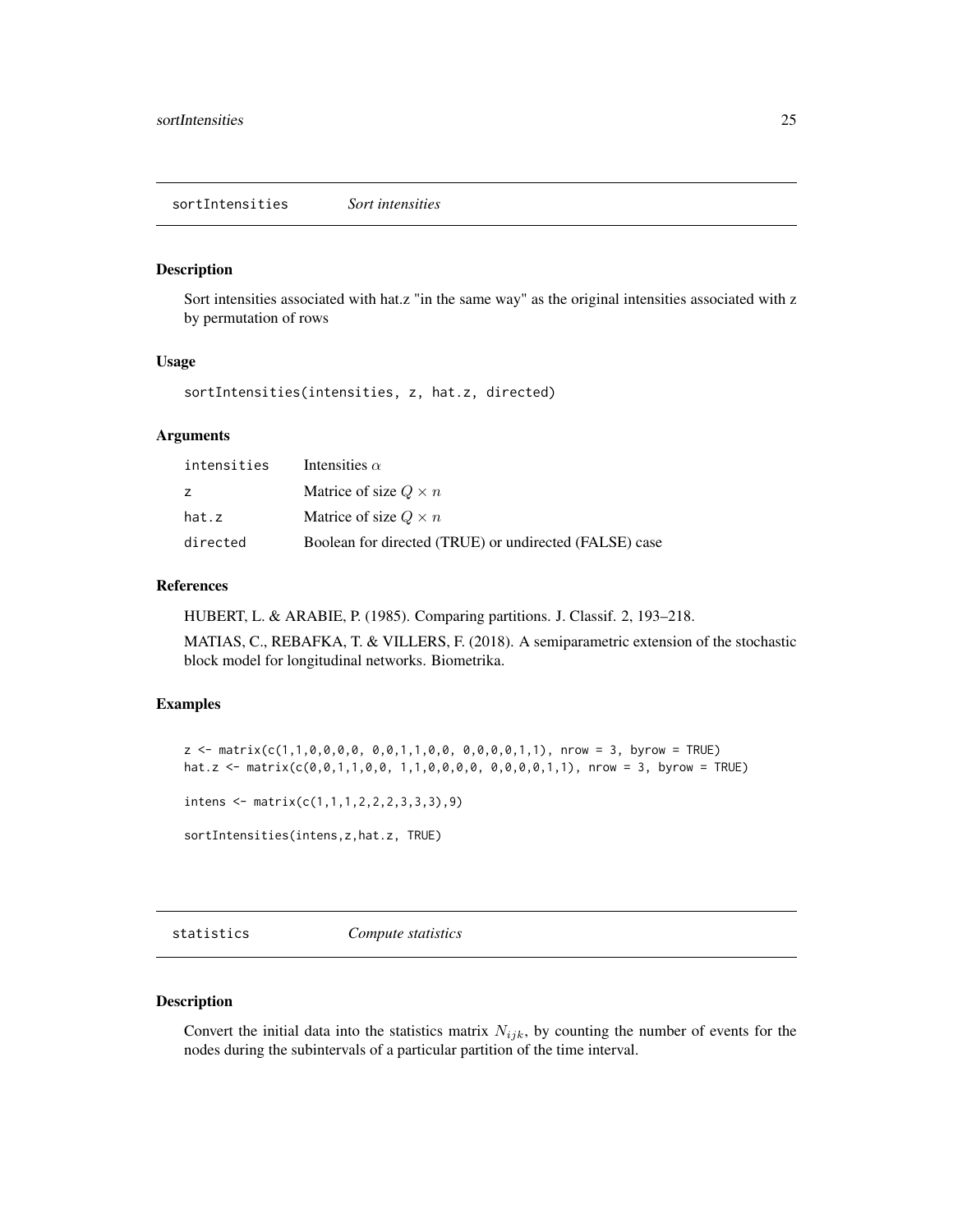#### <span id="page-25-0"></span>Usage

statistics(data, n, K, directed = TRUE)

#### Arguments

| data     | List with \$type.seq, \$time.seq                                  |
|----------|-------------------------------------------------------------------|
| n.       | Total number of nodes : $i, j \in 1, , n$                         |
| К        | Size of the regular partition, <i>i.e.</i> number of subintervals |
| directed | Boolean for directed (TRUE) or undirected (FALSE) case            |

### Value

 $N(i,j)k$  = number of events for the node  $(i,j)$  during the k-th subinterval

### Examples

# Convert the generated data into the statistics matrix N\_ijk with 8 columns

 $n < -50$ Dmax  $<-2^3$ obs <- statistics(generated\_Q3\$data,n,Dmax,directed=FALSE)

tauDown\_Q *Construct initial* τ *from* Q + 1

#### Description

Construct initial  $\tau$  with  $Q$  groups from value obtained at  $Q + 1$  groups

### Usage

```
tau_Q(tau, n_perturb = 1)
```
### Arguments

tau  $\tau$ n\_perturb Number of different perturbations on k-means result

#### Value

List of matrixes of initial values for  $\tau$  for  $Q$  groups from value obtained at  $Q + 1$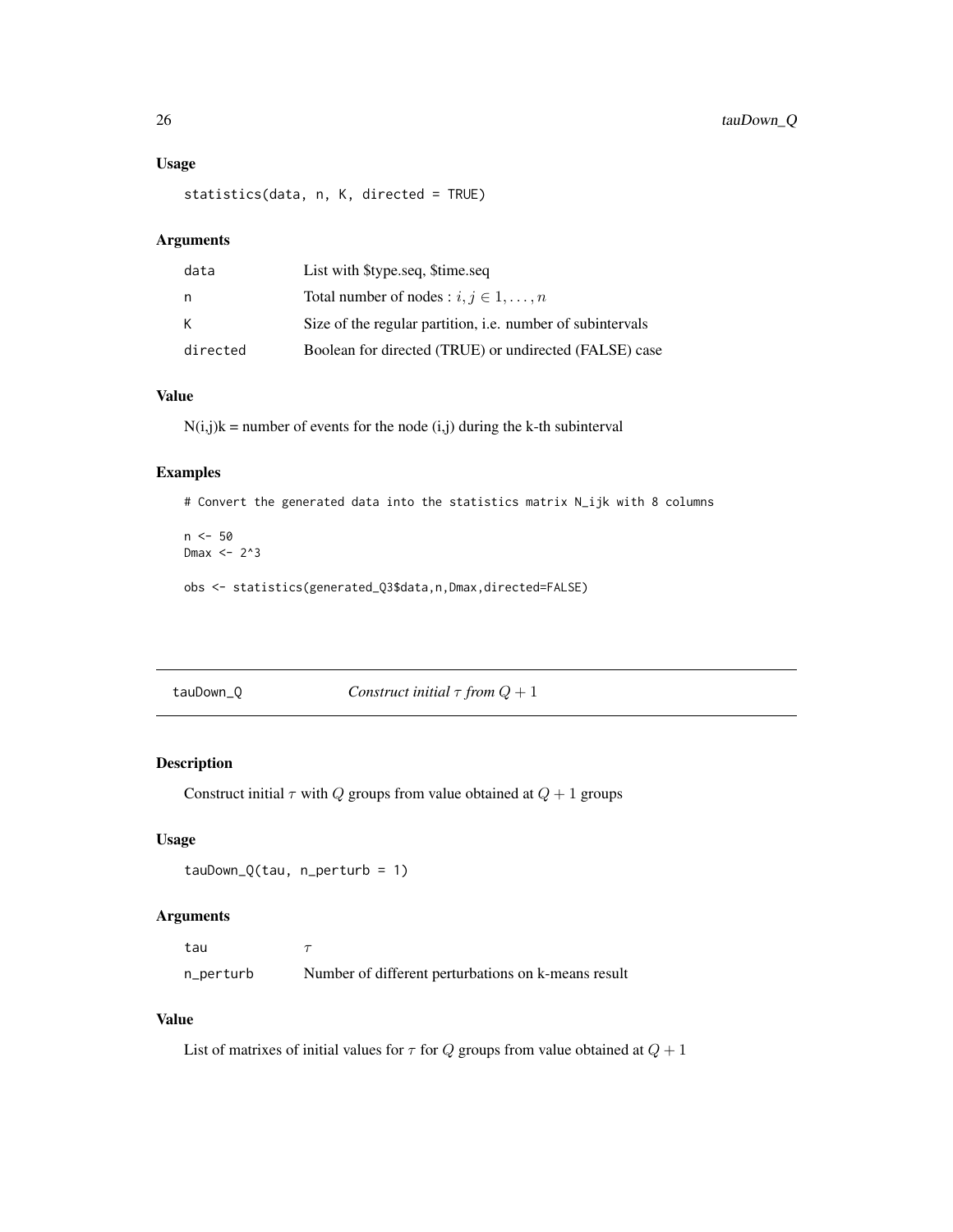#### <span id="page-26-0"></span>tauInitial 27

### Examples

# Generate first initial tau for generated\_Q3 data

```
n < -50Dmax <- 2^3
0 < -3d_part <- 1 # less than 3 (owing to Dmax)
n_perturb <- 2
perc_perturb <- 0.2
n_random <- 1
directed <- FALSE
data <- list(Nijk = statistics(generated_Q3$data, n, Dmax, directed = FALSE))
tau <- tauInitial(data,n,Q,d_part,n_perturb,perc_perturb,n_random,directed)
tau.list <- tauDown_Q(tau[[1]],1)
```
tauInitial *List of initial values for* τ

### Description

Same function whatever directed or undirected case

#### Usage

tauInitial(data, n, Q, d\_part, n\_perturb, perc\_perturb, n\_random, directed)

| data         | Data : only needs the $N_{ijk}$ field of data                                                                                                                                                                                           |
|--------------|-----------------------------------------------------------------------------------------------------------------------------------------------------------------------------------------------------------------------------------------|
| n            | Total number of nodes                                                                                                                                                                                                                   |
| Q            | Total number of groups                                                                                                                                                                                                                  |
| d_part       | Maximal level for finest partitions of time interval $[0,T]$ , used for kmeans ini-<br>tializations.                                                                                                                                    |
|              | • Algorithm takes partition up to depth $2^d$ with $d = 1, , d_{part}$<br>• Explore partitions $[0, T], [0, T/2], [T/2, T], \dots [0, T/2^d], \dots [(2^d-1)T/2^d, T]$<br>• Total number of partitions $npart = 2^{(d_{p}art + 1)} - 1$ |
| n_perturb    | Number of different perturbations on k-means result                                                                                                                                                                                     |
| perc_perturb | Percentage of labels that are to be perturbed (= randomly switched)                                                                                                                                                                     |
| $n$ _random  | Number of completely random initial points. If not zero there will be n random<br>taus uniformly sampled in the initialization.                                                                                                         |
| directed     | Boolean for directed (TRUE) or undirected (FALSE) case                                                                                                                                                                                  |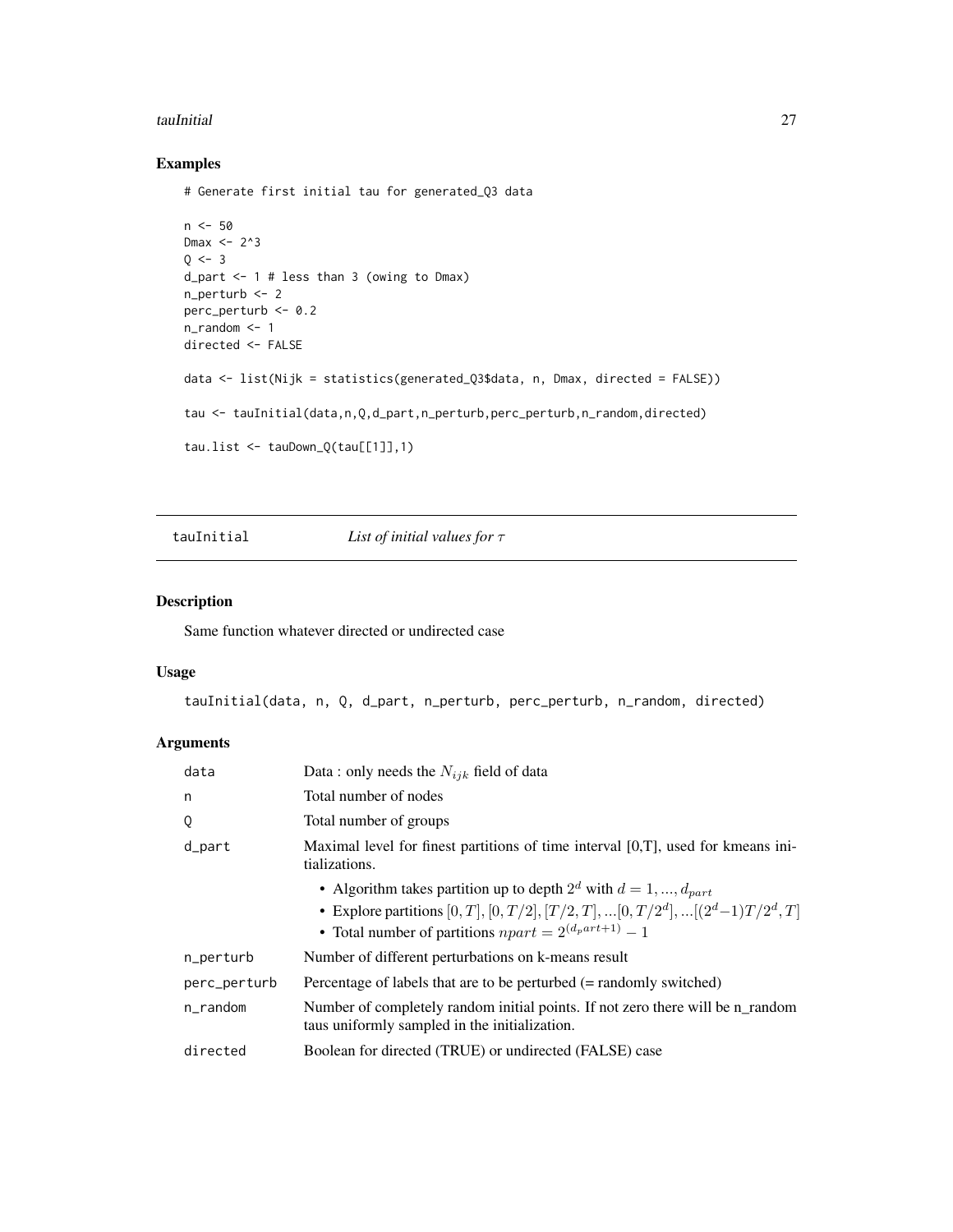#### <span id="page-27-0"></span>Details

The (maximal) total number of initializations is  $d_{part} * (1 + n_{perturb}) + n_{random}$ 

### Value

List of matrixes of initial values for  $\tau$ 

### Examples

```
# Generate initial tau for generated_Q3 data
n <- 50
Dmax <- 2^3
Q \le -3d_part <- 1 # less than 3 (owing to Dmax)
n_perturb <- 2
perc_perturb <- 0.2
n_random <- 1
directed <- FALSE
data <- list(Nijk = statistics(generated_Q3$data, n, Dmax, directed = FALSE))
tau <- tauInitial(data,n,Q,d_part,n_perturb,perc_perturb,n_random,directed)
```
tauKmeansSbm *k-means for SBM*

#### Description

k-means for SBM

#### Usage

```
tauKmeansSbm(statistics, n, Q, directed)
```
### Arguments

| statistics | Statistics matrix $N_{iik}$ , counting the events for the nodes pair $(i, j)$ during the<br>subinterval $k$ |
|------------|-------------------------------------------------------------------------------------------------------------|
| n          | Total number of nodes $n$                                                                                   |
| $\circ$    | Total number of groups Q                                                                                    |
| directed   | Boolean for directed (TRUE) or undirected (FALSE) case                                                      |

#### Value

Initial values for  $\tau$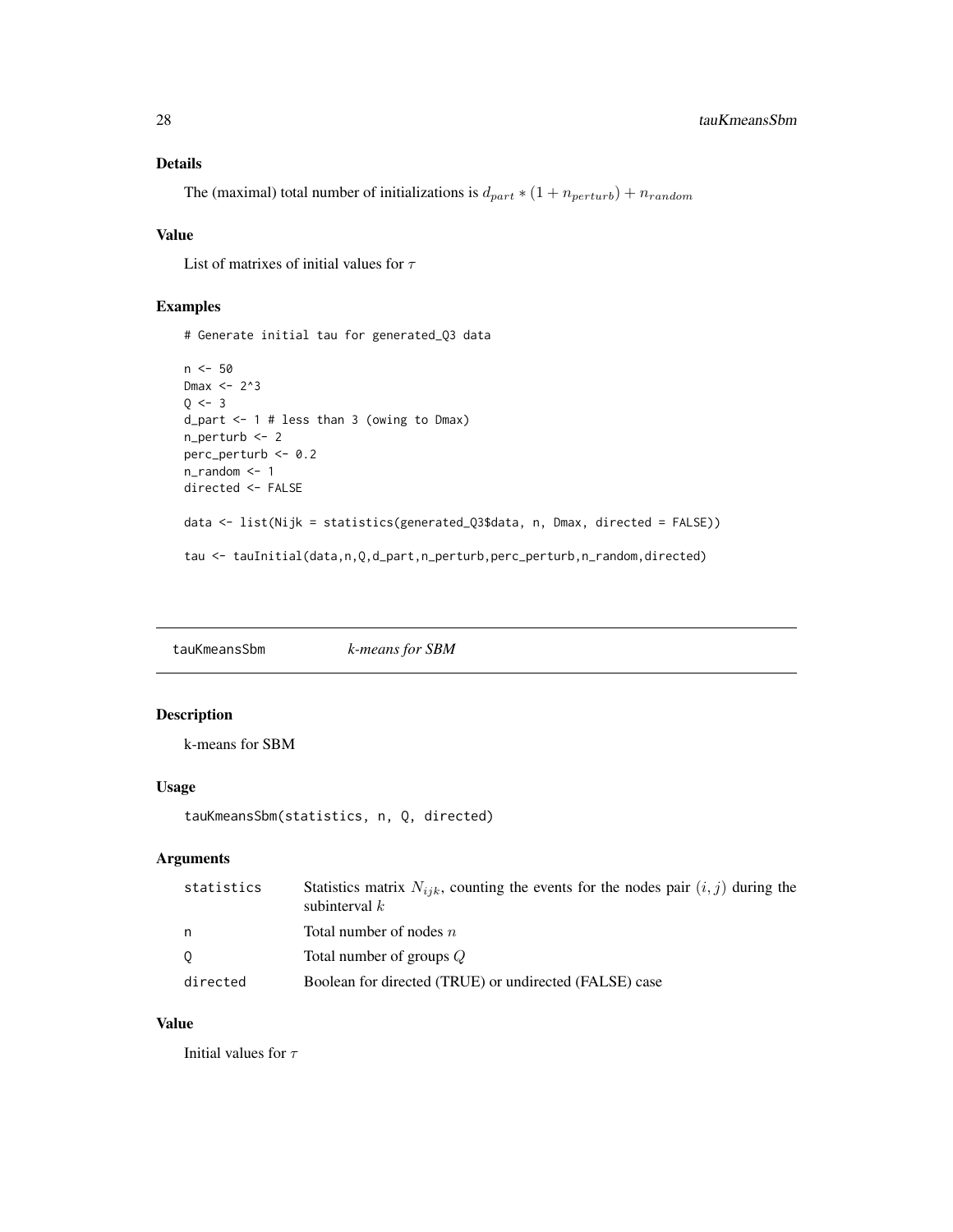#### <span id="page-28-0"></span>taurhoInitial 29

### Examples

```
n <- 50
Q \le -3Dmax <- 2^3
Nijk <- statistics(generated_Q3$data,n,Dmax,directed=FALSE)
tau <- tauKmeansSbm(Nijk,n,Q,FALSE)
```
taurhoInitial *Sparse setup -* ρ *parameter*

### Description

Sparse setup -  $\rho$  parameter

### Usage

taurhoInitial(tau, data, n, Q, directed = TRUE)

### Arguments

| tau      |                                                        |
|----------|--------------------------------------------------------|
| data     | Data : only needs the $N_{ijk}$ field of data          |
| n        | Total number of nodes                                  |
| $\circ$  | Total number of groups                                 |
| directed | Boolean for directed (TRUE) or undirected (FALSE) case |

#### Value

Both  $\tau$  and  $\rho$ .

### Examples

# Generate first initial tau for generated\_Q3 data

```
n <- 50
Dmax <- 2^3
Q \le -3d_part <- 1 # less than 3 (owing to Dmax)
n_perturb <- 2
perc_perturb <- 0.2
n_random <- 1
directed <- FALSE
```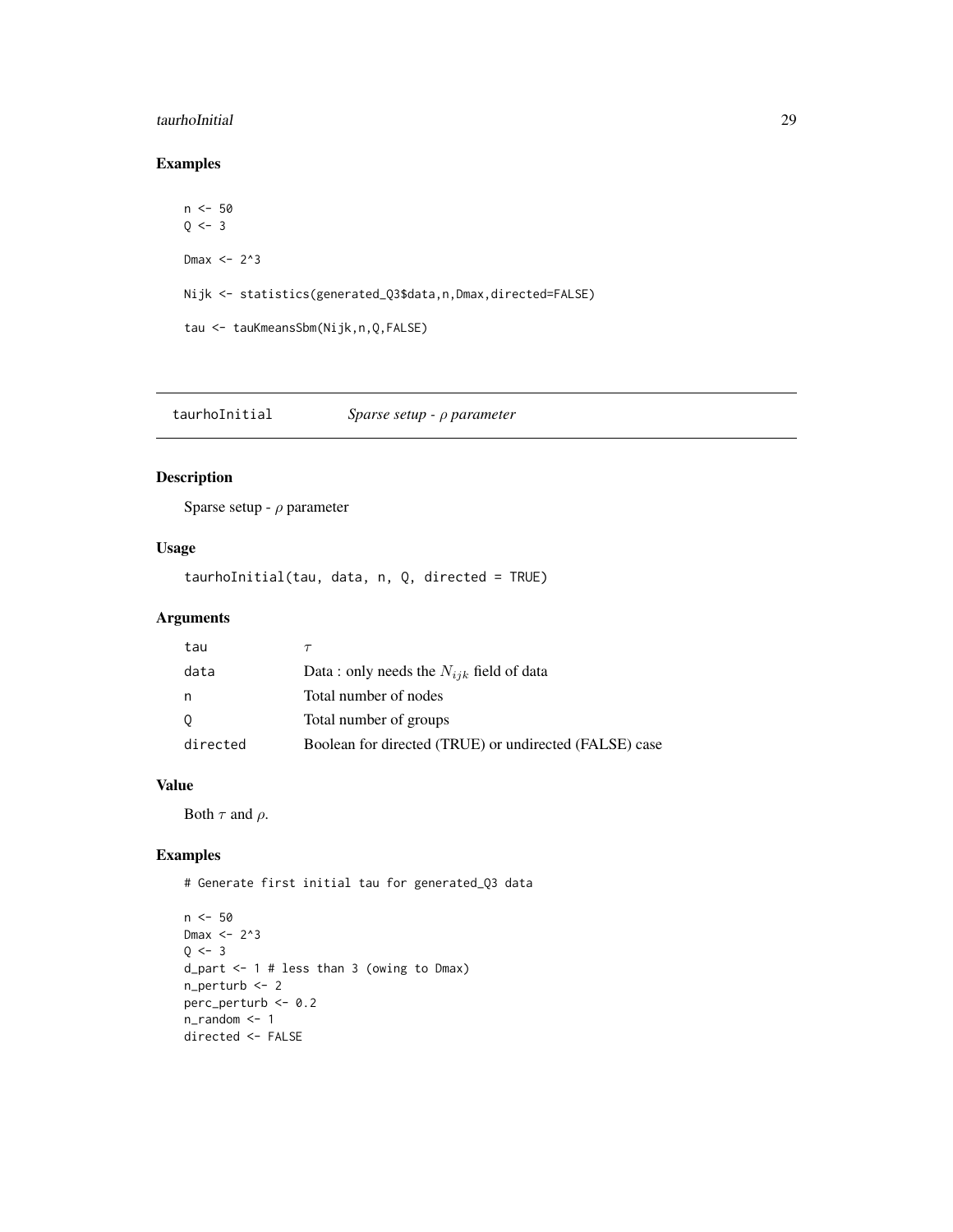30 tau $Up\_Q$ 

```
data <- list(Nijk = statistics(generated_Q3$data, n, Dmax, directed = FALSE))
tau <- tauInitial(data,n,Q,d_part,n_perturb,perc_perturb,n_random,directed)
taurho <- taurhoInitial(tau[[1]],data,n,Q,directed=FALSE)
```
tauUpdate *Update* τ

### Description

One update of  $\tau$  by the fixed point equation

### Usage

```
tauUpdate(tau, pi, mstep, data, directed, sparse, method, rho)
```
#### Arguments

| tau      | Old $\tau$                                                                       |
|----------|----------------------------------------------------------------------------------|
| pi       | Estimator of group probabilities $\pi$                                           |
| mstep    | Results of the previous mstep for iterative computation                          |
| data     | Data same of mainVEM                                                             |
| directed | Boolean for directed (TRUE) or undirected (FALSE) case                           |
| sparse   | Boolean for sparse (TRUE) or not sparse (FALSE) case                             |
| method   | List of string. Can be "hist" for histogram method or "kernel" for kernel method |
| rho      | Old $\rho$ (only for sparse model, set to 0 otherwise)                           |
|          |                                                                                  |

tauUp\_Q *Construct initial* τ *from* Q − 1

### Description

Construct initial  $\tau$  with  $Q$  groups from value obtained at  $Q - 1$  groups

#### Usage

 $tauUp_Q(tau, n_perturb = 1)$ 

#### Arguments

tau  $\tau$ 

n\_perturb Number of different perturbations on k-means result

<span id="page-29-0"></span>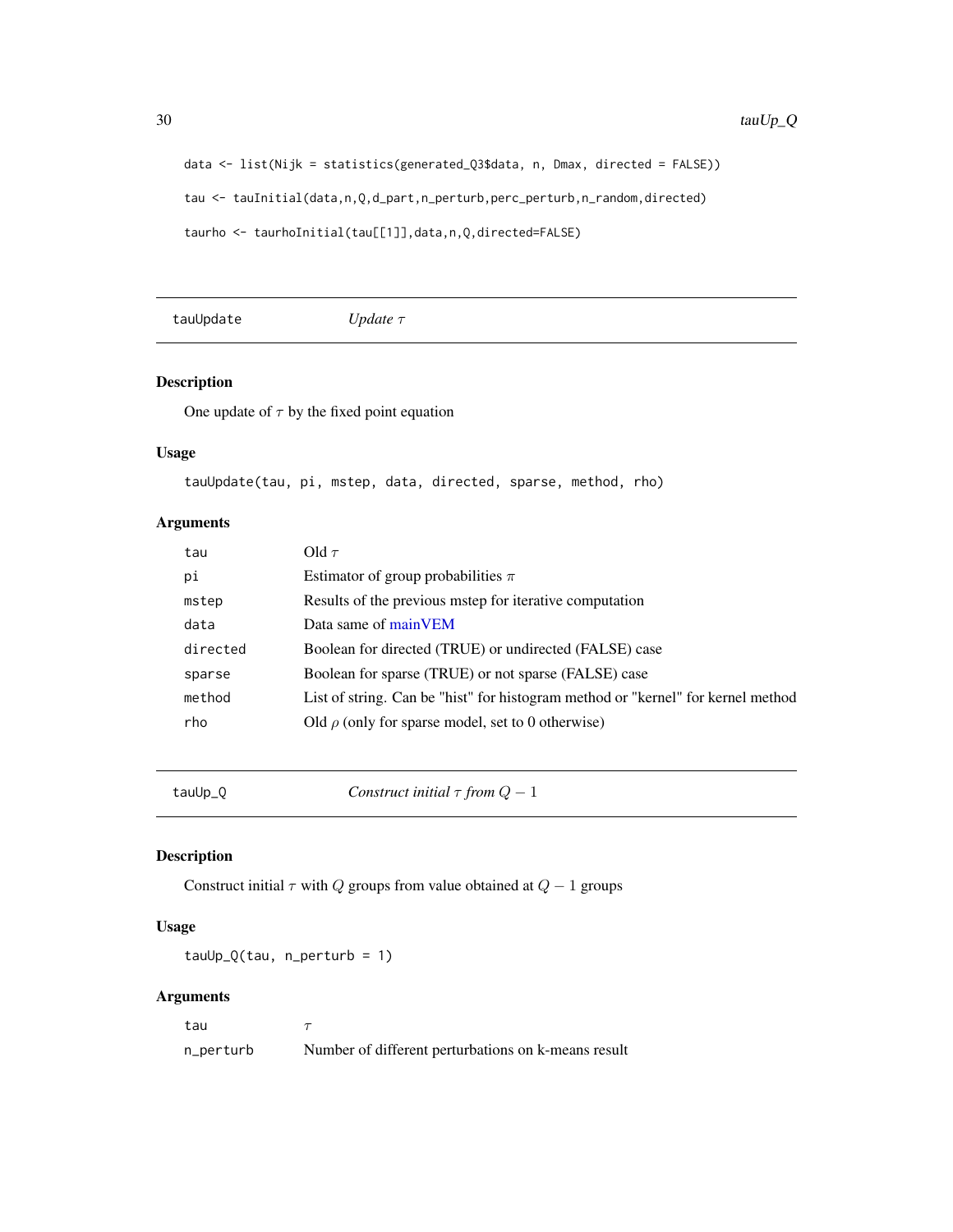#### <span id="page-30-0"></span>VEstep 31

### Value

List of matrixes of initial values for  $\tau$  for Q groups from value obtained at  $Q - 1$ 

#### Examples

```
# Generate first initial tau for generated_Q3 data
n <- 50
Dmax <- 2^3
Q \le -3d_part <- 1 # less than 3 (owing to Dmax)
n_perturb <- 2
perc_perturb <- 0.2
n_random <- 1
directed <- FALSE
data <- list(Nijk = statistics(generated_Q3$data, n, Dmax, directed = FALSE))
tau <- tauInitial(data,n,Q,d_part,n_perturb,perc_perturb,n_random,directed)
tau.list \leq tauUp_Q(tau[[1]],1)
```
VEstep *VE step*

#### Description

VE step

#### Usage

VEstep(VE, mstep, directed, sparse, method, epsilon, fix.iter, data)

| VE       | Results of the previous VE step for iterative computation                        |
|----------|----------------------------------------------------------------------------------|
| mstep    | Results of the previous mstep for iterative computation                          |
| directed | Boolean for directed (TRUE) or undirected (FALSE) case                           |
| sparse   | Boolean for sparse (TRUE) or not sparse (FALSE) case                             |
| method   | List of string. Can be "hist" for histogram method or "kernel" for kernel method |
| epsilon  | Threshold for the stopping criterion of VEM and fixed point iterations           |
| fix.iter | Maximum number of iterations of the fixed point                                  |
| data     | Data same of main VEM                                                            |